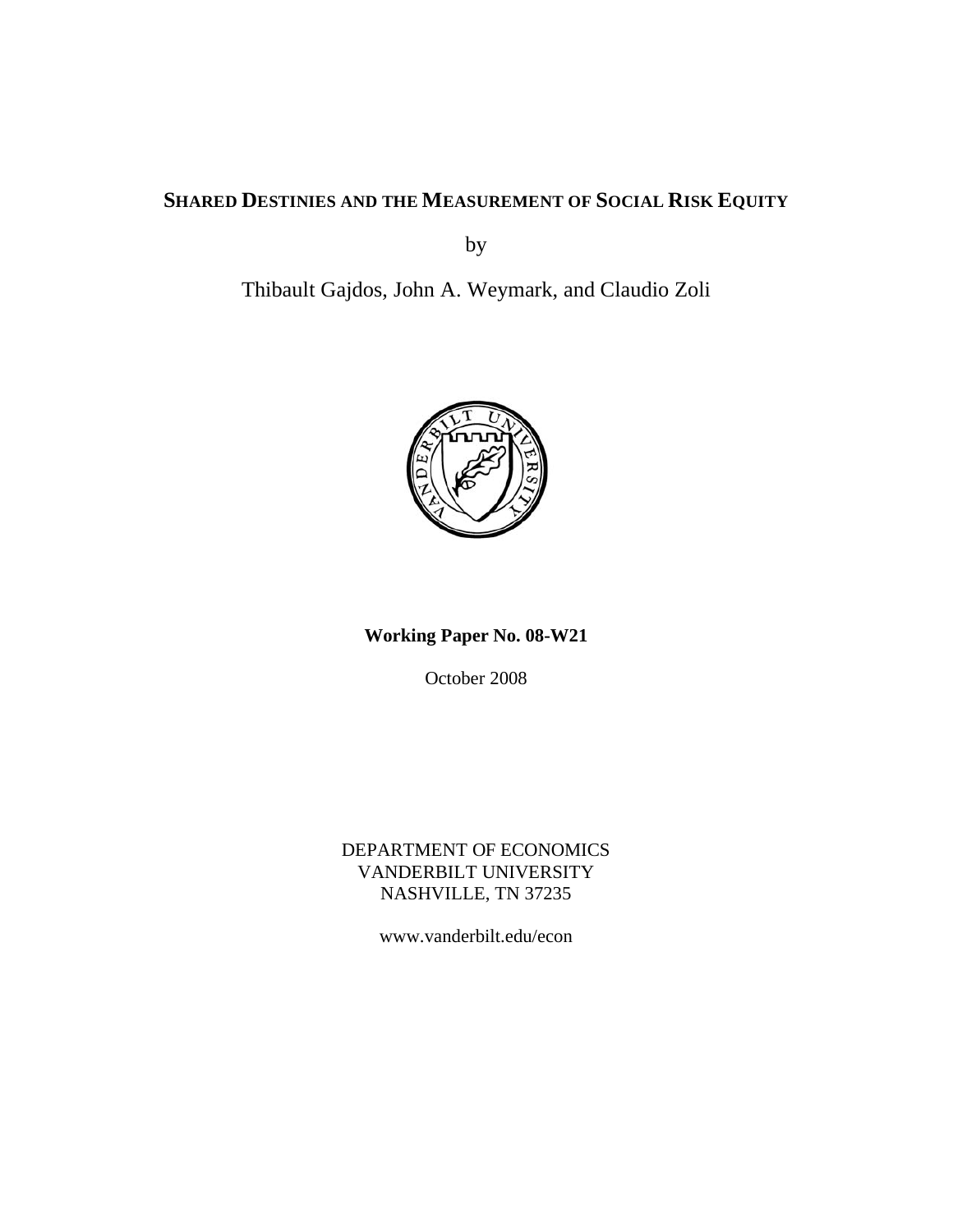# **Shared Destinies and the Measurement of Social Risk Equity**

**by**

**Thibault Gajdos, John A. Weymark, and Claudio Zoli**

October 2008

Thibault Gajdos, CNRS–Centre d'Economie de la Sorbonne, Universit´e Paris 1 (Panthéon-Sorbonne), Maison des Sciences Economiques, 106-112 boulevard de L'Hôpital, 75647 Paris Cedex 13, FRANCE. (e-mail: thibault.gajdos@univ-paris1.fr)

John A. Weymark, Department of Economics, Vanderbilt University, VU Station B #35189, 2301 Vanderbilt Place, Nashville, TN 37235-1819, U.S.A. (e-mail: john.weymark@vanderbilt.edu)

Claudio Zoli, Dipartimento di Scienze Economiche, Universit`a degli Studi di Verona, Polo "G. Zanotto", Viale dell'Universit`a 4, 37129 Verona, ITALY. (e-mail: claudio.zoli@univr.it)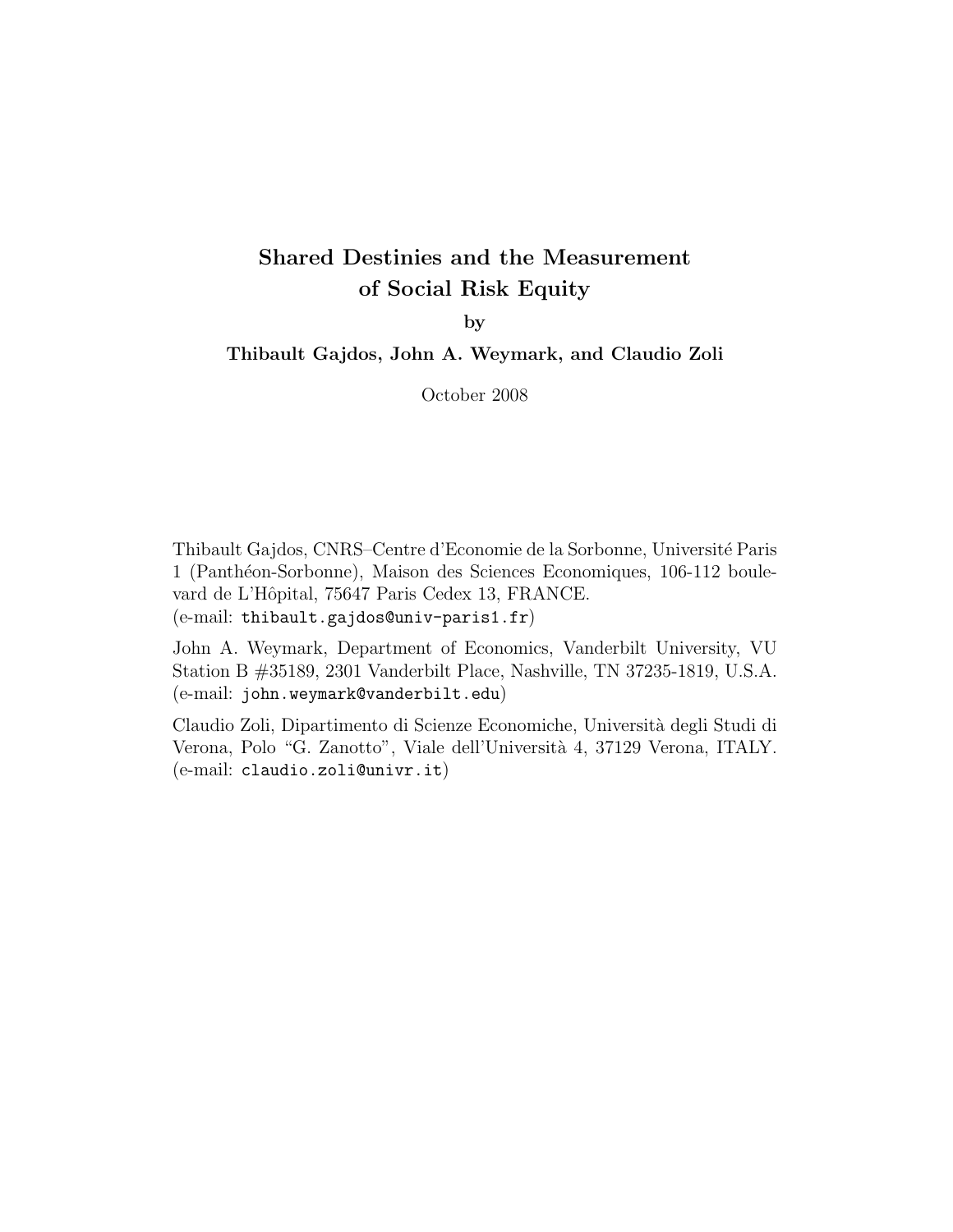## **Shared Destinies and the Measurement of Social Risk Equity**

by Thibault Gajdos, John A. Weymark, and Claudio Zoli

**Abstract.** The evaluation of social risk equity for alternative probability distributions over the potential sets of fatalities is analyzed axiomatically. Fishburn and Straffin [Equity considerations in public risks valuation, Operations Research 37 (1999), 229–239] have identified a necessary and sufficient condition for two social risk distributions to be judged to be socially indifferent whenever their associated distributions of risk of death for individuals and for the number of fatalities are the same. It is argued that this approach does not permit society to exhibit any concern for the number of people an individual perishes with. A weakening of the Fishburn–Straffin condition that is compatible with a concern for shared destinies is proposed.

**Keywords and Phrases:** social risk evaluation, social risk equity, public risk, shared destinies

*Journal of Economic Literature* **Classification Numbers:** D63, D81, H43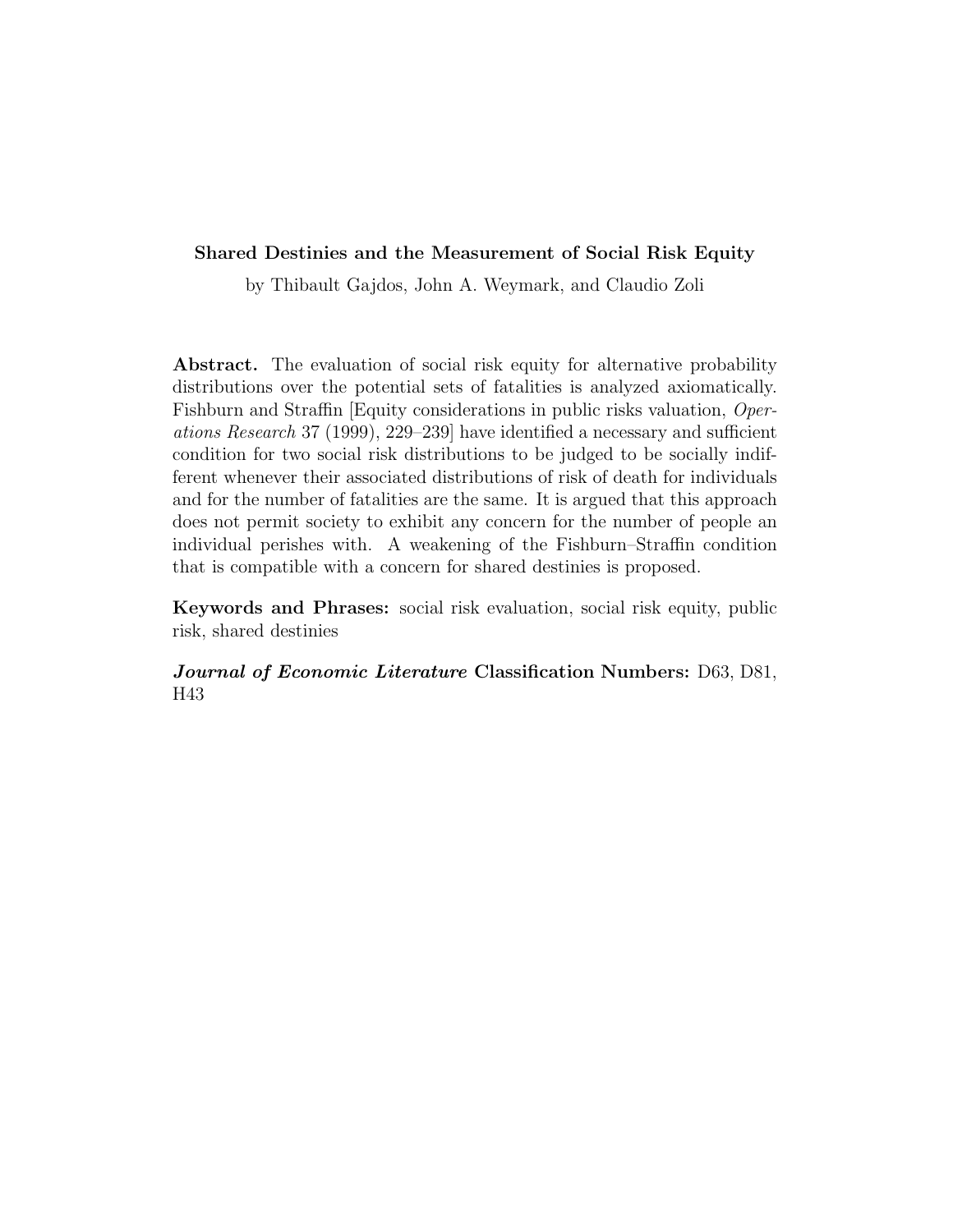## **1. Introduction**

Societies face risks and design public policies to manage these risks. In many cases, these risks involve the potential loss of life. Examples of such risks include hurricanes, earthquakes, epidemics, terrorist attacks, nuclear disasters, and the collapse of bridges. In order to decide which amomg the feasible riskreducing policies to implement, it is necessary to evaluate these risks from a social point of view. For risks of death, common ways of evaluating the success of a policy are to compute the expected number of lives saved or the reduction in the average risk of death. Such measures fail to account for some important dimensions of risk evaluation, such as the equity of the resulting distribution of risks or social risk attitudes about the potential number of fatalities. For example, the construction of a levee that ensures that one neighbourhood in a city is safe from floods while leaving the rest of the city unprotected may be regarded as being socially inferior to the construction of a more extensive system of levees that reduces, but does not eliminate, the risk of flooding in all parts of the city. Society may also prefer to have a nonnuclear military defence strategy rather than to acquire nuclear weapons, even if the expected loss of life is the same in both cases, so as to avoid the possibility of a catastrophic loss of life with the latter strategy.

Beginning with Keeney (1980a,b,c), an extensive theoretical literature has developed that is devoted to the analysis of social risk equity. See, for example, Broome (1982), Fishburn (1984), Fishburn and Sarin (1991), Fishburn and Straffin (1989), Harvey (1985), Keeney and Winkler (1985), and Sarin (1985). Attitudes towards social risk equity have also been investigated using surveys and interviews by Keller and Sarin (1988) and Bian and Keller (1999).

One issue that has been considered in this literature concerns the extent to which a satisfactory index of overall social risk equity can be obtained by aggregating indices that measure different dimensions of social risk.<sup>1</sup> Suppose that we are concerned with the risk of death. Each subgroup of the population is a potential fatality set; i.e., each subgroup could be the set of individuals who perish as a result of their exposure to the risk being considered. A social risk distribution is a probability distribution over these fatality sets. Given such a probability distribution, one can compute each

<sup>1</sup>For a thoughtful recent discussion of some of the other issues that arise when evaluating social risks, see Fleurbaey (2006).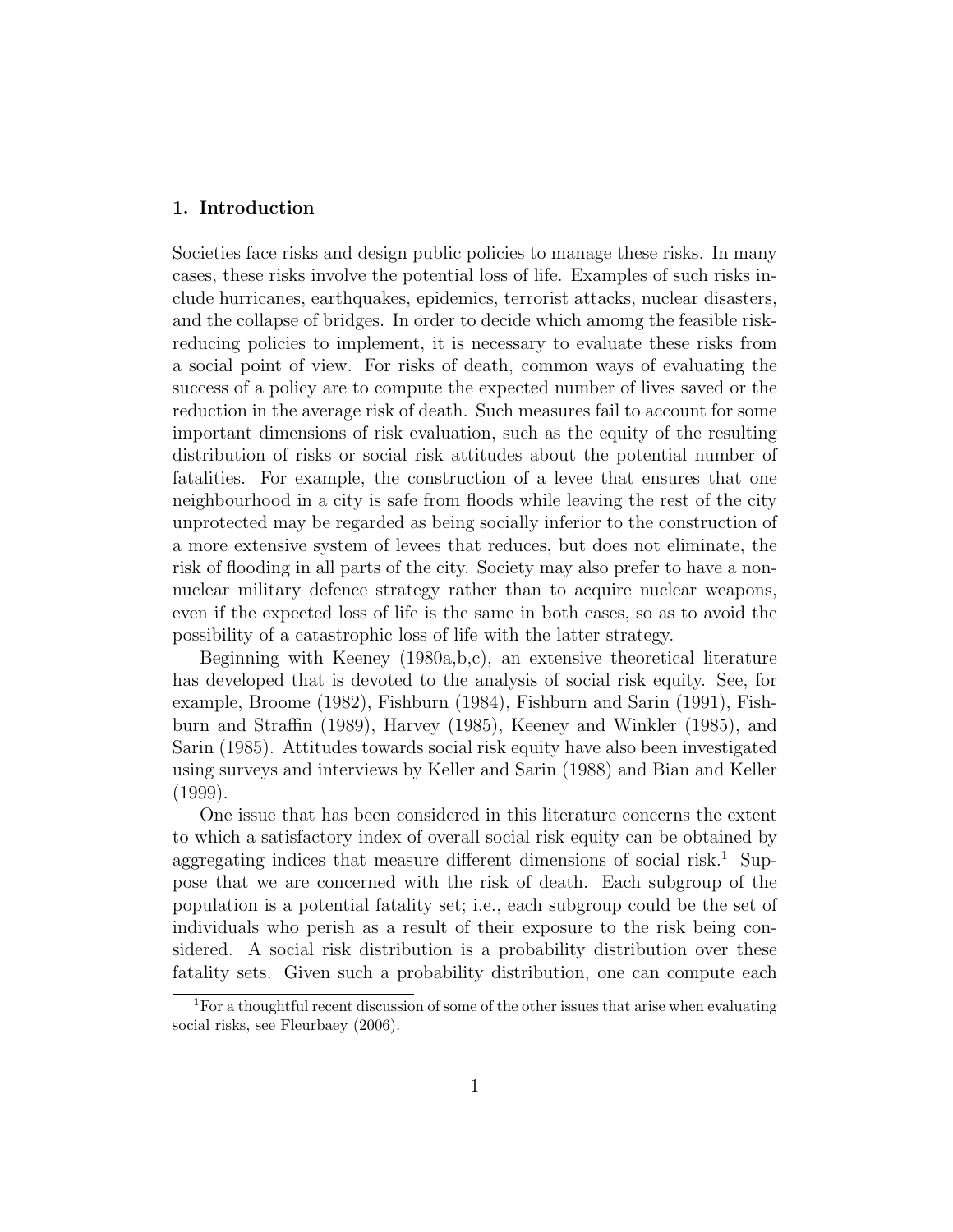individual's probabilty of death and the probability that there will be any particular number of fatalities. Using this information, Keeney and Winkler (1985), Sarin (1985), and Fishburn and Sarin (1991) have constructed indices of social risk equity for the distributions of individual likelihoods of death and indices of social risk equity for the distributions on the number of fatalities which are then aggregated into an overall index of social risk equity.<sup>2</sup> This two-stage procedure would be justified if two social risk distributions are judged to be socially indifferent whenever their associated distributions of risk for individuals and for the number of fatalities are the same. Assuming that the overall index is continuous, Fishburn and Straffin (1989) have identified a necessary and sufficient condition for this to be the case.

In this article, we argue that this approach fails to take account of an important dimension of social risk equity. Individuals care about the number of people who share their destiny. It is quite a different matter to die alone than to perish with a number of other individuals. As we shall show, it is possible for the distributions over how many other people one dies with to differ between two social risk distributions even though they share the same distributions of risk of death for individuals and the same distributions of risk for the number of fatalities. It is not possible for society to exhibit any concern for this "shared destinies" aspect of social risk equity if one adopts Fishburn and Straffin's condition. We propose a weakening of their condition that permits such a concern and show that our condition implies that the social risk evaluation only depends on the probabilities that an individual dies with k other individuals for all possible values of  $k$ . Our approach does not preclude taking account of the distributions of risk for individuals and for fatalities because these distributions can be computed using the information permitted by our condition.

In Section 2, we present our formal model of social risk equity evaluation. We consider some examples that illustrate the importance of the three dimensions of social risk equity that we have identified in Section 3. In Section 4, after first discussing the Fishburn–Straffin condition, we show how this condition can be weakened so as to be compatible with a social concern for

<sup>2</sup>The measures of risks for individuals and for fatalities are sometimes referred to as being utility functions for ex ante and ex post risk equity, respectively. Both Keeney and Winkler (1985) and Sarin (1985) regard the measure of social risk equity for individuals as being an index of ex ante social risk equity and the measure of social risk equity for fatalities as being the sum of an index of ex post social risk equity and an index that captures the direct concern for the number of fatalities.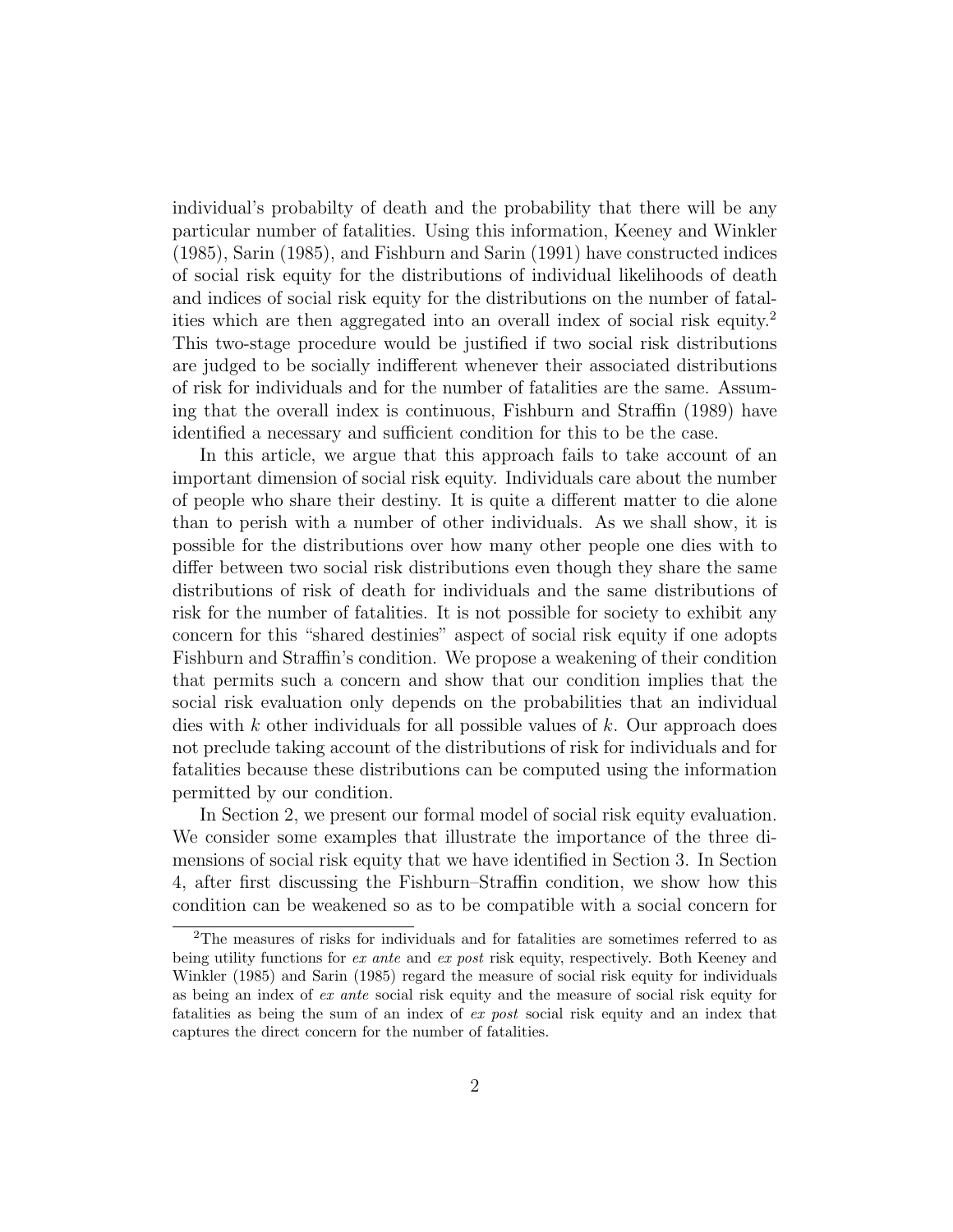shared destinies and we identify the restrictions on the social risk evaluation implied by our axioms. We offer some concluding remarks in Section 5.

#### **2. A formal model of social risk equity evaluation**

Let  $N = \{1, \ldots, n\}$  be a society consisting of  $n \geq 2$  individuals, where  $n \geq 2$ . This society faces a social risk. The relevant outcomes for risk evaluation are the potential subsets  $S \subseteq N$  of individuals who might die as a consequence of their exposure to this risk. Thus, there are  $2<sup>n</sup>$  mutually exclusive outcomes, from  $\emptyset$  (nobody dies) to N (everybody dies). Each set S is a *fatality set*. There is uncertainty as to which of these outcomes will be realized, which is captured by a probability distribution p on  $2^N$ . We refer to p as a social risk distribution. Let  $P$  denote the set of all such probability distributions.

Following most of the literature on the evaluation of social risk equity, we restrict attention to homogeneous societies. A society is homogeneous if any differences between individuals other than their differing exposures to social risks are irrelevant for the social risk assessment. As Fishburn and Straffin (1989) and Fishburn and Sarin (1991) have noted, this assumption is not appropriate if individuals can be partitioned into homogeneous subgroups that differ from one another in a socially relevant characteristic. For example, individuals may be grouped into families or neighbourhoods, with society exhibiting a social preference for dispersing the risks across a number of these groups rather than concentrating them in a small number of them. Fishburn and Sarin (1991) have developed measures of social risk that incorporate a concern for this kind of dispersive equity.

Let  $N^* = N \cup \{0\}$ .  $N^*$  is the number of individuals who might die as a result of the social risk. For all  $k \in N^*$ , let  $\mathcal{T}(k) = \{S \in 2^N | |S| = k\}$ be the subsets of the population in which exactly  $k$  individuals die. For all  $(k, i) \in N \times N$ ,  $\mathcal{S}(k, i) = \{S \in \mathcal{T}(k) | i \in S\}$ .  $\mathcal{S}(k, i)$  is the set of population subgroups in which person i dies with  $k-1$  other individuals. For the social risk distribution p, the probability that the outcome is a member of  $\mathcal{S}(k, i)$ is  $\sum_{S \in \mathcal{S}(k,i)} p(S)$ .

Let  $A$  denote the set of probability distributions over N and  $B$  denote the set of probability distributions over  $N^*$ . For all  $p \in \mathcal{P}$ , let  $\alpha_p$  be the probability distribution in A whose *i*th component is  $\alpha_p(i) = \sum_{S \ni i} p(S)$ . That is,  $\alpha_p(i)$  is the ex ante probability that person i will die and  $\alpha_p$  is the risk profile for individuals. Similarly, for all  $p \in \mathcal{P}$ , let  $\beta_p$  be the probability distribution in B whose kth component is  $\beta_p(k) = \sum_{S \in \mathcal{T}(k)} p(S)$ . That is,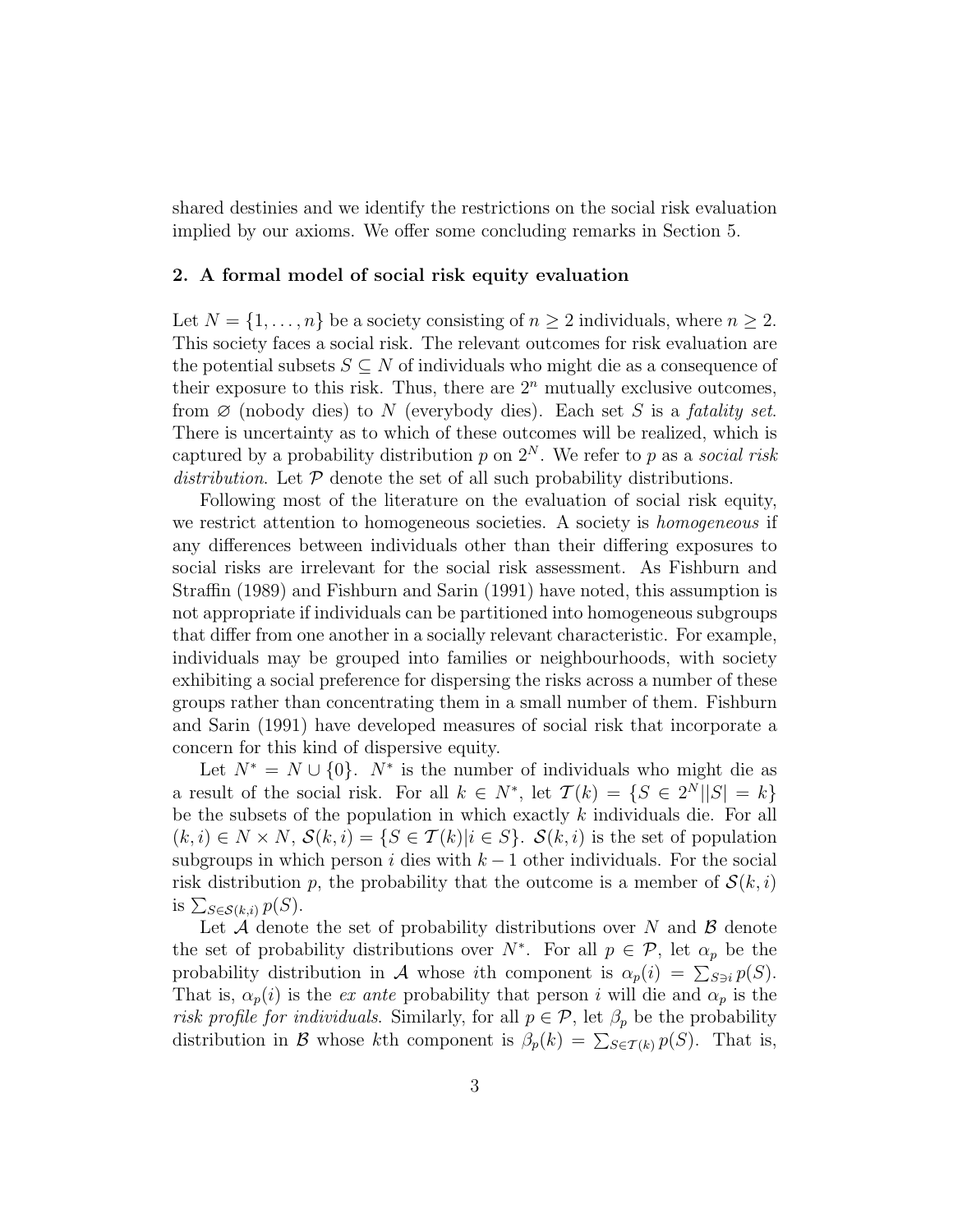$\beta_p(k)$  is the *ex ante* probability that there will be exactly k fatalities and  $\beta_p$ is the risk profile for fatalities.

A government (or other body) can undertake policies that affect the social risk distribution. In order to determine what policy to implement, it needs to know how to rank different social risk distributions in  $P$  in terms of their social acceptability. This ranking is described by a binary relation  $\succeq$  on P which is interpreted as meaning "weakly socially preferred to." Let ∼ and denote the symmetric and asymmetric factors of  $\succeq$ , respectively. Henceforth, we refer to  $\succeq$  as the *social risk equity evaluation*. Note that the restriction of  $\succeq$  to social risk distributions in which there is positive probability for only one fatality set is a social preference on the set of possible *ex post* consequences.

There are two basic properties that we require  $\succeq$  to satisfy. Our first restriction on  $\succeq$  is that it is an *ordering* of  $P$ .

Axiom 1.  $\succeq$  is a reflexive, complete, and transitive binary relation on  $P$ .

We also require  $\succeq$  to be *continuous*.

Axiom 2. The sets  $\{q \in \mathcal{P} | p \succ q\}$  and  $\{q \in \mathcal{P} | q \succ p\}$  are open for all  $p \in \mathcal{P}$ .

### **3. Some examples**

As we have discussed, one approach to constructing the social risk equity evaluation  $\succeq$  (or a social utility function representing this relation) is to separately construct measures of social equity for the risk profiles for individuals and for the risk profiles for the number of fatalities, and then to aggregate these measures into an overall assessment of social risk equity. With this approach, all of the relevant information about a probability distribution  $p \in \mathcal{P}$ is contained in the corresponding distributions  $\alpha_p$  and  $\beta_p$ . In effect, this approach regards social risk equity as being composed of two dimensions, with overall social risk equity being decomposable into these two components.

Such a decomposition neglects information about the distribution  $p$  that may be essential for evaluating social risks, such as information abut shared destinies. It is therefore important not to assume a *priori* that a measure of social risk equity is decomposable. In other words, a more holistic approach is warranted, and this is provided by the social risk equity evaluation  $\succeq$ . Nevertheless, how society takes account of the risks that individuals face and of the possible number of fatalities plays an important role in forming an overall evaluation of social risk, even if these two dimensions of social risk do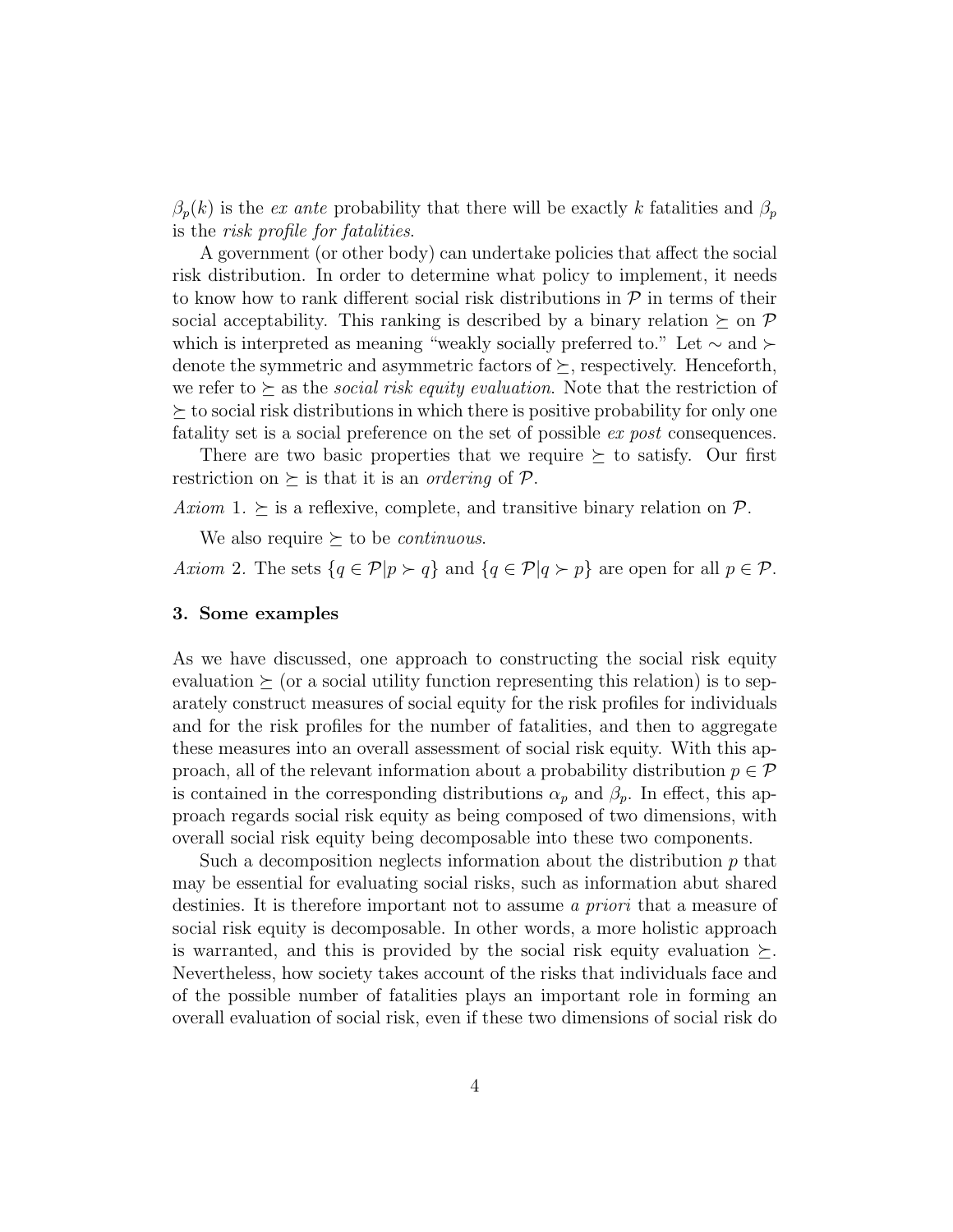not capture all that is of social concern. The following examples illustrate the importance of these considerations.

*Example 1.* The set of individuals who live in some country is  $N = \{1, \ldots, 100\}$ . Everybody lives in either city  $A$  or city  $B$ , both of which have the same number of residents. For concreteness, suppose that  $N_A = \{1, \ldots, 50\}$  live in city A and  $N_B = \{51, \ldots, 100\}$  live in city B. There is a probability x that a hurricane will strike this country, but there is uncertainty as to its path. The hurricane will destroy city A with probability  $\frac{x}{2}$  and with the same probability it will destroy city B. In each case, all of the inhabitants of the affected city will die and all of the residents of the other city are spared.

Given its limited budget for emergency responses and the time available for hurricane preparation, the government has a choice between three options:

- **Option 1.** Devote all of the emergency aid budget to the protection of city A and the evacuation of its residents, which reduces the risks faced by residents of city A to 0, but does not change the risks faced by residents of city B.
- **Option 2.** Devote all of the emergency aid budget to the protection of city B and the evacuation of its residents, which reduces the risks faced by residents of city B to 0, but does not change the risks faced by residents of city A.
- **Option 3.** Share equally the emergency aid budget between cities A and B, which reduces the risk for each resident of the country to  $\frac{x}{4}$ .

Let  $p^{j}$  be the social risk distribution corresponding to option j,  $j = 1, 2, 3$ . These three distributions are summarized in the following table. Of course,  $p'(S) = 0$  for all subgroups S not shown.

|                  |                  | $\overline{B}$   |
|------------------|------------------|------------------|
| $\boldsymbol{x}$ |                  | $\frac{x}{2}$    |
| $\boldsymbol{x}$ | $\underline{x}$  |                  |
| $\boldsymbol{x}$ | $\boldsymbol{x}$ | $\boldsymbol{x}$ |

It can easily be checked that the risk profiles for the number of fatalities associated with these three options are as given in the following table.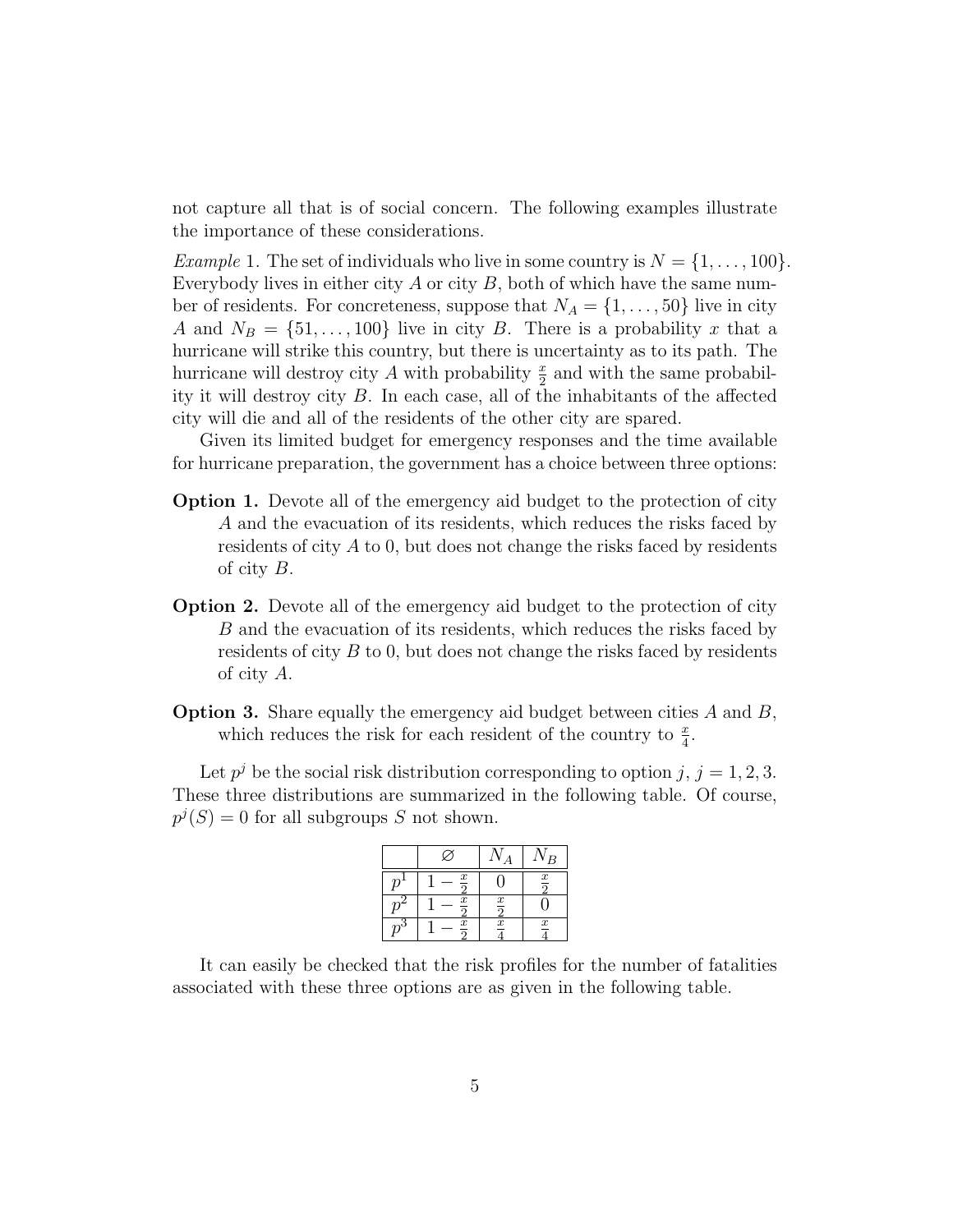|          |                  | $\cdots$  |                  | 51 | $\cdots$        | 100 |
|----------|------------------|-----------|------------------|----|-----------------|-----|
|          | $-\frac{x}{x}$   | $\cdots$  | $rac{x}{2}$      |    | $\cdots$        |     |
| $\Omega$ | $-\frac{x}{x}$   | $\cdots$  | $rac{x}{2}$      |    | $\cdots$        |     |
|          | $\boldsymbol{x}$ | $\cdot$ . | $\boldsymbol{x}$ |    | $\cdot$ $\cdot$ |     |

Thus, all three options result in the same probability distribution over the number of fatalities: with probability  $1-\frac{x}{2}$ , nobody will die, and with probability  $\frac{x}{2}$ , half the population will die. As a consequence, the expected number of deaths is the same whatever option is chosen.

The risk profiles for individuals associated with these three options are presented in the following table.

|                |                  |                  | $\cdot$ . |                  | h                | 52               |                  |
|----------------|------------------|------------------|-----------|------------------|------------------|------------------|------------------|
| $\alpha_{p1}$  |                  |                  | .         |                  | $\boldsymbol{x}$ | $\boldsymbol{x}$ | $\boldsymbol{x}$ |
| $\alpha_{p^2}$ | $\underline{x}$  | $\boldsymbol{x}$ |           | $\boldsymbol{x}$ |                  |                  |                  |
| $\alpha_{p^3}$ | $\boldsymbol{x}$ | $\boldsymbol{x}$ |           | $\boldsymbol{x}$ | $\boldsymbol{x}$ | $\boldsymbol{x}$ | $\boldsymbol{x}$ |

If options 1 or 2 are chosen, half the population has an individual probability of dying equal to  $\frac{x}{2}$ , whereas the other half has an individual probability of dying equal to 0. However, if option 3 is adopted, then each individual has the same probability of dying, namely,  $\frac{x}{4}$ .

In this example, the three options affect how the risk of dying is distributed between individuals, but they do not differ in the probabilty that any given number of individuals will die. In effect, the government must simply decide how best to distribute the probability  $\frac{x}{2}$  that half of its residents will die among all of its residents given the constraint that individuals who live in the same city must share the same destiny. On equity grounds, option 3 is socially preferred to options 1 and 2 because the individual probabilities of death are more equally distributed if option 3 is chosen. Because the society is homogeneous, it is reasonable to regard options 2 and 3 as being socially indifferent.

In general, the distribution of individual probabilities of dying is clearly not sufficient to evaluate social risk equity because it does not take into account the fairness of the resulting probabilty distribution over the number of fatalities. The following example illustrates a situation in which such considerations are decisive.

*Example* 2. The set of passengers on a boat is  $N = \{1, 2, 3, 4\}$ . The boat is sinking, but there is only one lifeboat and it is designed for only two people.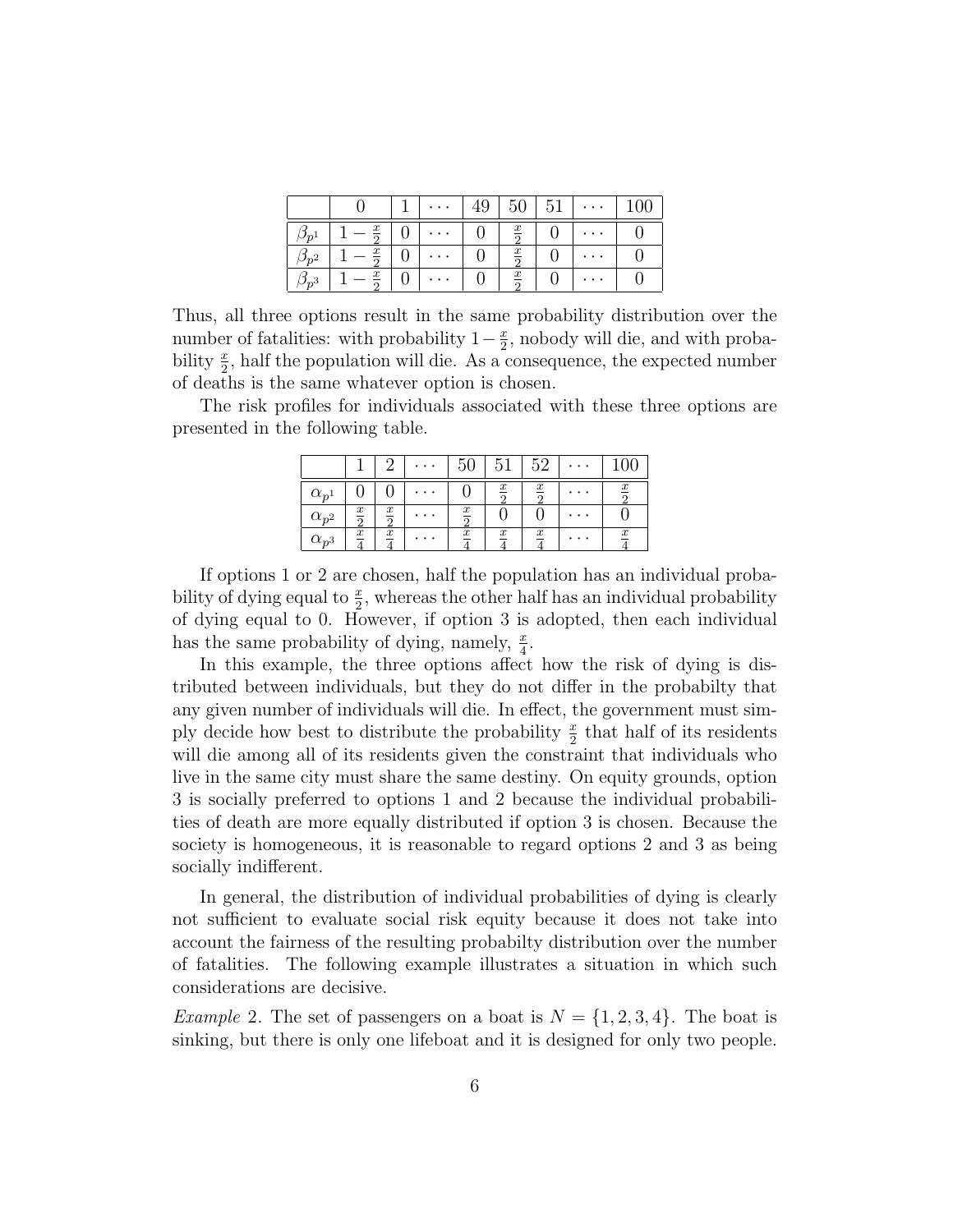The skipper (whose code of honour requires him to go down with his boat) has the choice between the two following options:

- **Option 1.** Let exactly half of the passengers board the lifeboat. These passengers will survive for sure, whereas the passengers who remain on the sinking boat will die for sure. In order to choose who boards the lifeboat, the skipper designs a fair lottery. Thus, each passenger has a probability  $\frac{1}{2}$  of obtaining a place on the lifeboat.
- **Option 2.** Let all of the passengers board the lifeboat. The overcrowded lifeboat will sink with probability  $\frac{1}{2}$ , leading to the death of all of the passengers. If the lifeboat does not sink, all of the passengers will survive.

Let  $q^{j}$  be the social risk distribution corresponding to option j,  $j = 1, 2$ . These distributions are summarized in the following table, where  $q^{j}(S)=0$ for any subgoup S not shown.

|  |  |  |  | $\{1,4\}$   $\{2,3\}$   $\{2,4\}$   $\{3,4\}$   $\{1,2,3,4\}$ |
|--|--|--|--|---------------------------------------------------------------|
|  |  |  |  |                                                               |
|  |  |  |  |                                                               |

As illustrated in the following table, every individual has a probability of death equal to  $\frac{1}{2}$  regardless of the option chosen.

| $\alpha_{a}$   | ត | ÷<br>ភ | $\bar{5}$     |
|----------------|---|--------|---------------|
| $\alpha_{a^2}$ |   | Ξ      | $\frac{1}{2}$ |

The probability distributions over the number of fatalities are presented in the following table.

|                                     |               |  | 3 |               |
|-------------------------------------|---------------|--|---|---------------|
| 2<br>$\rho_{\boldsymbol{q}}$        |               |  | U | U             |
| っ<br>$\mathcal{O}_{\mathfrak{m}^2}$ | $\frac{1}{2}$ |  |   | $\frac{1}{2}$ |

Although the expected number of deaths is the same whatever option is chosen (namely, half the number of passengers), the two options lead to very different distributions over the number of deaths. If option 1 is chosen, half the passengers will die for sure, whereas if option 2 is chosen, with probability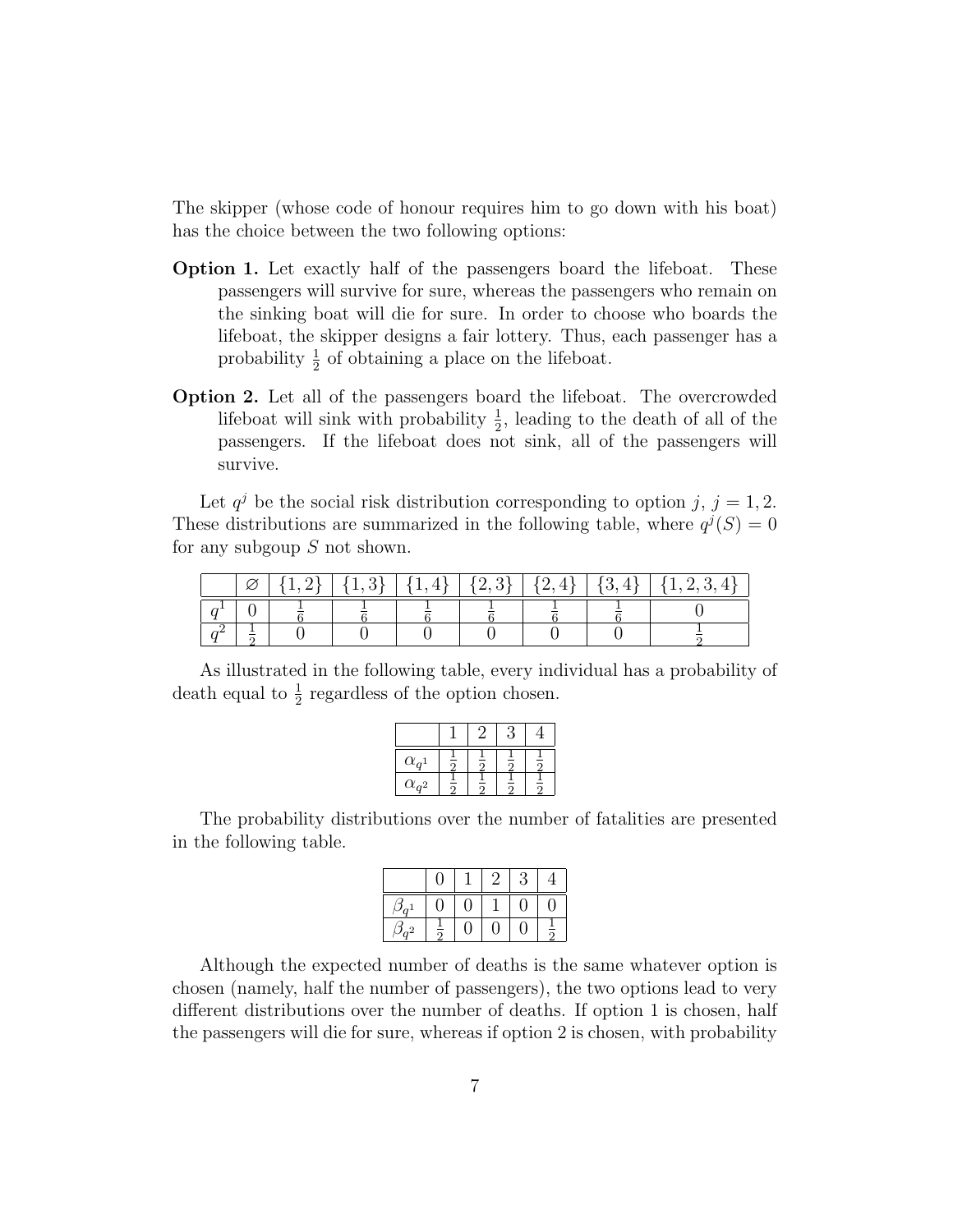$\frac{1}{2}$  all of the passengers will survive and with the same probability the lifeboat will sink and they all die.

In this example, it is reasonable to suppose that attitudes about the actual number of fatalities should be decisive. If one believes that society should have a preference for avoiding catastrophes, then option 2 is socially preferred to option 1. If one instead thinks that it is more equitable if individuals share a common fate, then option 1 is socially preferred to option 2. However, if society expresses no concern for common fate considerations, then only the expected number of fatalities should matter in this example, with the consequence that options 1 and 2 are socially indifferent.<sup>3</sup>

In the preceding examples, nobody has to face the risk of dying alone. In Example 1, anyone who dies shares this fate with all of the other residents of the same city. In Example 2, everyone shares the same fate; the passengers either all live or they all die. Humans are social beings and we do care if our destinies are shared with others. It is the rare individual who prefers to die alone. In the following example, the risk profiles for individuals and for fatalities are identical in the two options, but some individuals face the prospect of death alone, and this is a matter of social concern.

Example 3. As in the preceding example, a boat with one lifeboat is sinking. The set of passengers on this boat is  $N = \{1, 2, 3, 4, 5\}$ . The lifeboat has one seat in front, two seats in the middle, and one seat in the rear. Only individuals 4 and 5 are small enough to fit in the middle seats. If four people are put in the boat, it will sink for sure if person 1 is one of them because he weighs so much. If the other four people are put in the lifeboat, with probability  $\frac{1}{8}$  it will break in two because of the excessive weight. If it does break, with equal probability it will do so either just in front of or just behind the middle seats, in which case the part with three people will sink and the other part will float to safety. If there are three people including person 1 in the boat, it sinks with probability  $\frac{1}{4}$ . Only individuals 1, 2, and 3 know how to swim. If person 1 has to swim to shore, he has a probability of drowning of  $\frac{1}{4}$ . Individuals 2 and 3 are weaker swimmers, so each of them has a probability equal to  $\frac{1}{8}$  of drowning if they swim. The skipper regards

<sup>3</sup>Keeney (1980a) has argued that society should exhibit a preference for catastrophe avoidance. Fishburn (1984) and Fishburn and Straffin (1989) have formulated axioms for social risk evaluation that distinguish between the three attitutes towards common fates described above. Bommier and Zuber (2008) have recently argued that a preference for catastrophe avoidance can provide an ethical foundation for social discounting.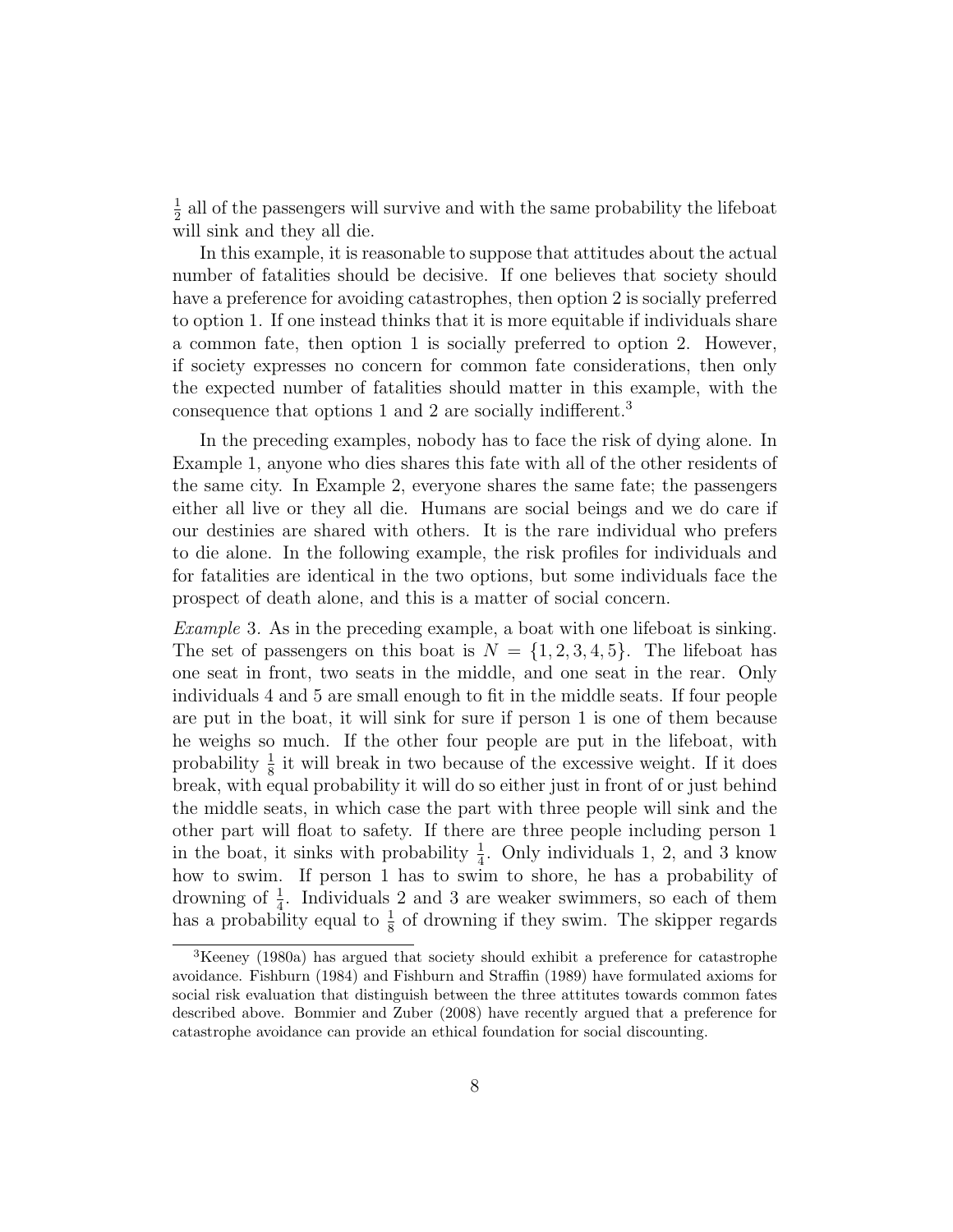the following as his only two viable options:

**Option 1.** Let person 1 swim and put the other four people in the boat.

**Option 2.** Let individuals 2 and 3 swim and put the other three people in the boat.

Let  $r^j$  be the social risk distribution corresponding to option j,  $j = 1, 2$ . For subgroups S for which the probability of dying is positive in at least one of the two options, the values of  $r^{j}(S)$  are shown in the following table.

|        |  |  | $\{1,4,5\}$   $\{2,4,5\}$ | $\{3, 4,$ |
|--------|--|--|---------------------------|-----------|
| $\sim$ |  |  |                           |           |
|        |  |  |                           |           |

As shown in the following table, the risk profiles for these individuals are identical in the two options.

| $\alpha_{r}$   |  |  |  |
|----------------|--|--|--|
| $\alpha_{r^2}$ |  |  |  |

In addition, as shown in the following table, the risk profiles for fatalities are also the same in the two options.

|        |                     |  | Ç<br>÷ | G |
|--------|---------------------|--|--------|---|
|        |                     |  |        |   |
| $2n-2$ | –<br>$\overline{ }$ |  | Ξ      |   |

If the risk profiles for individuals and for the number of fatalities were all that mattered for the evaluation of social risk equity, then the two options would be regarded as being socially indifferent. However, with  $r<sup>1</sup>$ , individual 1 has a probability  $\frac{1}{4}$  of dying alone and a probability 0 of dying with other people, whereas individuals 2 and 3 have a probability 0 of dying alone and a probability  $\frac{1}{8}$  of dying with two other individuals. With  $r^2$ , individual 1 has a probability 0 of dying alone and a probability  $\frac{1}{4}$  of dying with two other individuals, whereas individuals 2 and 3 have a probability  $\frac{1}{8}$  of dying alone and a probability 0 of dying with other people. With both  $r^1$  and  $r^2$ , individuals 4 and 5 each have a probability of  $\frac{1}{4}$  of dying with two other individuals and a probability 0 of dying alone. One may argue that individuals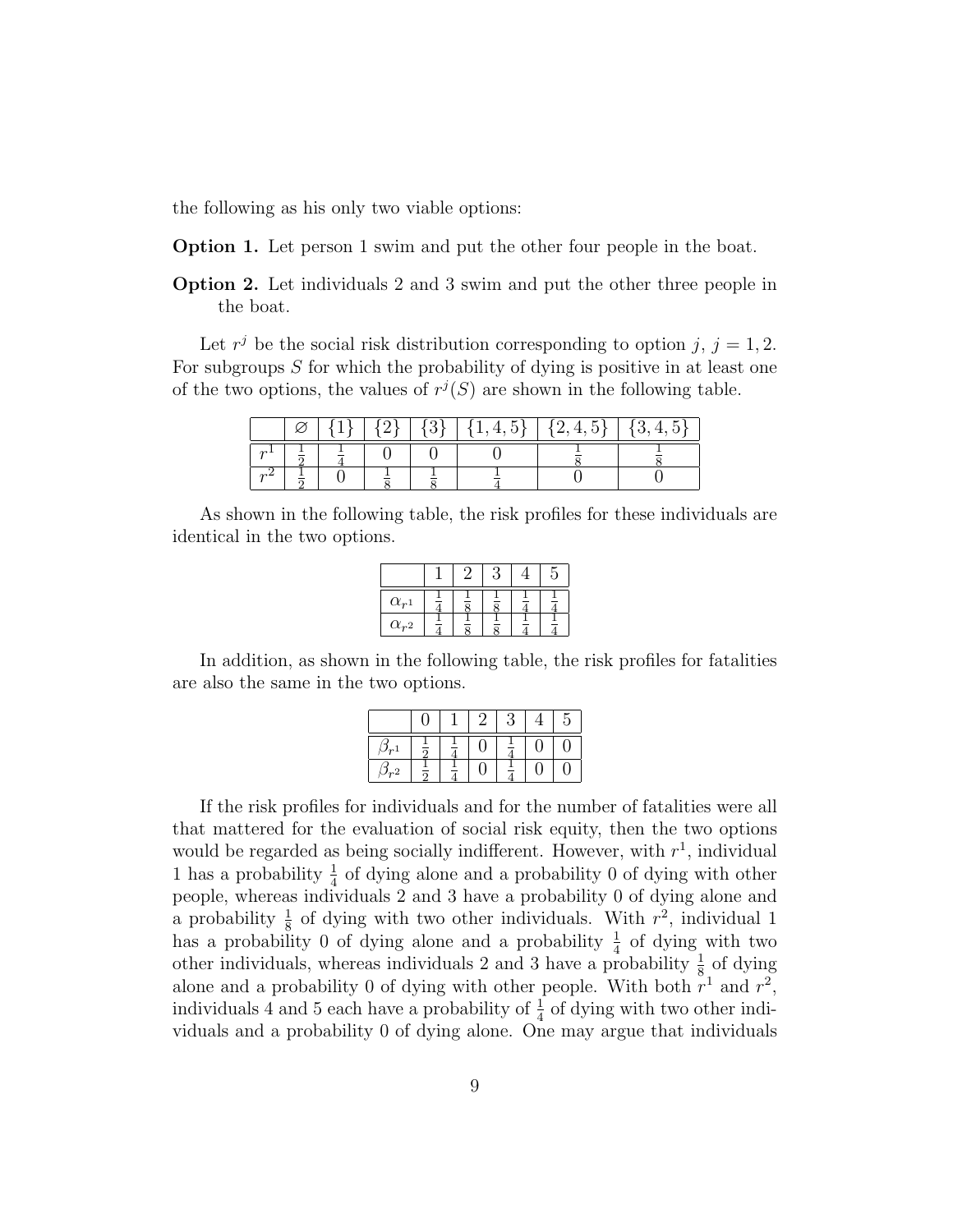feel better when they share their destiny with a larger number of people, or at least when they do not face the risk of death alone. If the social evaluation of risk equity takes these concerns into account and if, for example, society expresses a strong aversion to individuals facing the risk of dying alone, then it is reasonable to suppose that  $r<sup>1</sup>$  is socially preferred to  $r<sup>2</sup>$  because there is the same probability that someone dies alone in both options, but more people face this risk in the second option.

## **4. Shared destinies**

In this section, we propose a restriction on the social risk evaluation  $\succeq$  that, when combined with Axioms 1 and 2, permits one to take account of the number of people who share one's fate, not just the risk profiles for individuals and the risk profiles for fatalities.

#### 4.1. Simply Related Social Risk Distributions

Our new condition is a weakened version of an axiom introduced by Fishburn and Straffin (1989). Fishburn and Straffin were interested in identifying restrictions on the social risk evaluation that are necessary and sufficient for the overall evaluation to only depend on the risk profiles for individuals and the risk profiles for fatalities. To state Fishburn and Staffin's axiom, we first need to introduce the concept of *simply related* social risk distributions.

Definition 1. Two social risk distributions  $p, q \in \mathcal{P}$  are simply related if either (i)  $p = q$  or (ii)  $p \neq q$  and there exist  $A, B, C, D \subseteq N$  and  $\delta > 0$  such that  $A \neq \emptyset$ ,  $A \cap B = \emptyset$ ,  $|A| = |B|$ ,  $(C \cup D) \cap (A \cup B) = \emptyset$ ,  $C \cup D \neq \emptyset$ , and p and  $q$  are identical except that:

1.  $q(A \cup C) = p(A \cup C) - \delta$ 2.  $q(B\cup C) = p(B\cup C) + \delta$ 3.  $q(A \cup D) = p(A \cup D) + \delta$ 4.  $q(B \cup D) = p(B \cup D) - \delta$ .

Consider the case in which the social risk distributions  $p$  and  $q$  are not identical. The groups  $A$  and  $B$  in this definition are disjoint, but contain the same number of individuals. These two groups are also disjoint from both C and D. The distributions  $p$  and  $q$  are identical except for how likely groups A and B are to perish with either C or D. In the case of A, in moving from  $p$  to  $q$ , some probability is shifted from dying with the members of  $C$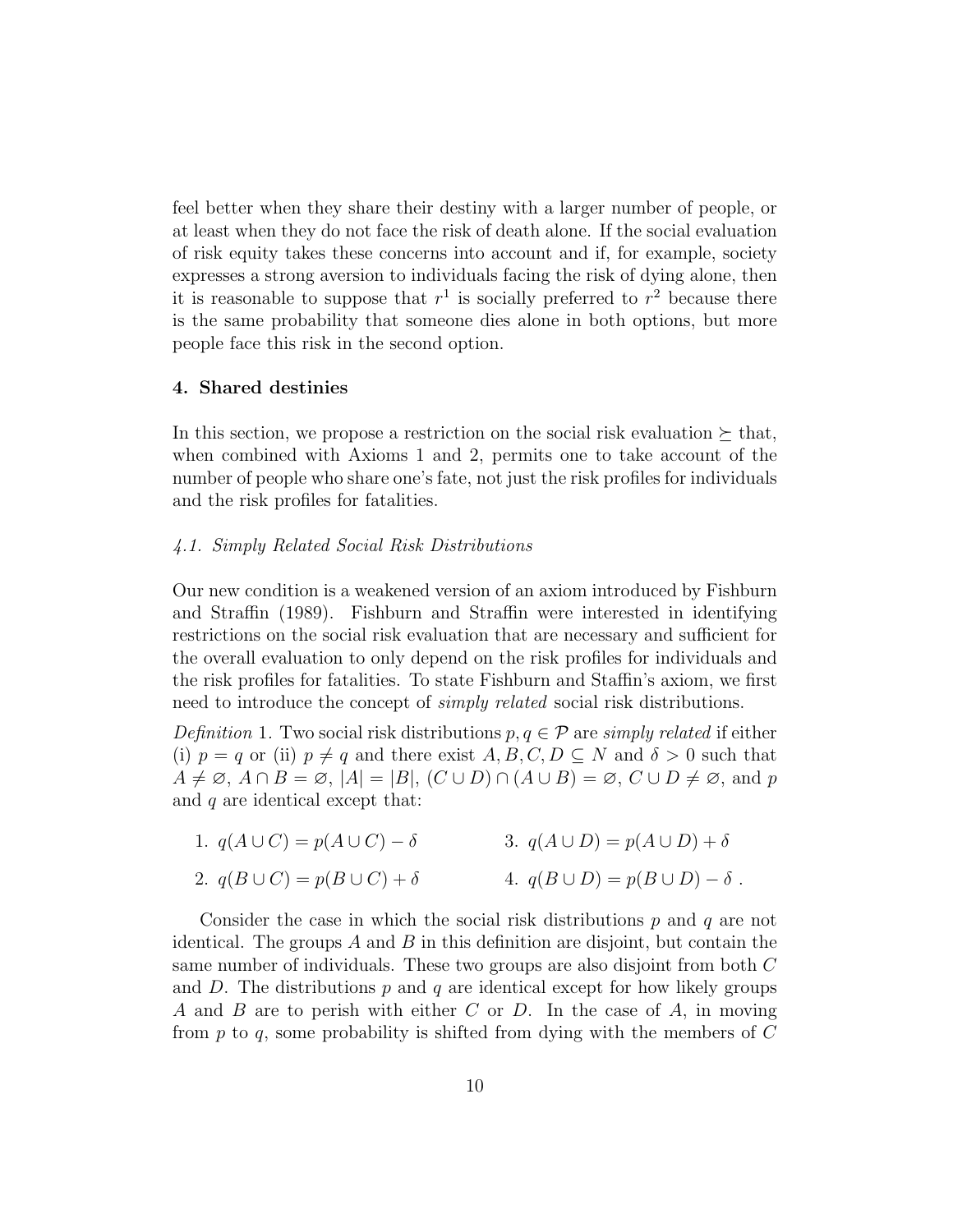to dying with the members of D. The reverse shift of the same amount of probability applies to  $B$ . Thus,  $p$  and  $q$  only differ in the relative likelihood that members of A and B die with members of C and D. It is easily checked that if p and q are simply related, then  $(\alpha_p, \beta_p) = (\alpha_q, \beta_q)$ . That is, the risk profiles for individuals and the risk profiles for fatalities associated with p and q are identical.

For homogeneous societies, Fishburn and Straffin (1989) regard two social risk distributions as being socially indifferent if they are simply related.

Axiom 3. For all  $p, q \in \mathcal{P}$ ,  $p \sim q$  if p and q are simply related.

Fishburn and Straffin (1989, Theorem 1) have established the following theorem.

**Theorem 1.** Assume that Axioms 1 and 2 hold. Then Axiom 3 holds if and only if for all  $p, q \in \mathcal{P}$ ,

$$
(\alpha_p, \beta_p) = (\alpha_q, \beta_q) \Rightarrow p \sim q.
$$

Thus, given Axioms 1, 2, and 3, the only information that is needed to determine how to socially rank  $p$  and  $q$  in terms of social risk equity are the corresponding risk profiles for individuals and for fatalities. For the reasons discussed earlier, Fishburn and Straffin do not advocate the adoption of Axiom 3 in heterogeneous societies. However, they suggest that if the composition of the set of individuals who die is not of social concern, then this axiom is an appealing restriction on the social risk evaluation  $\succeq$ . But even if one believes that individuals should be treated symmetrically, Axiom 3 is incompatible with taking account of how many people an individual shares his fate with provided that  $\succeq$  is transitive. To see why this is the case, we consider an expanded version of Example 3.

*Example 4.* As in Example 3,  $N = \{1, 2, 3, 4, 5\}$ . There are now three social risk distributions under consideration,  $r^1$ ,  $r^2$ , and  $r^3$ . The values of  $r^j(S)$ are shown in the following table for all the subgroups S for which there is a positive probability that this subgroup perishes.

|               |  |  | $1 \t{1}$ | ►<br>$\{2,4,5\}$ |  |
|---------------|--|--|-----------|------------------|--|
| $\sim$ $\pm$  |  |  |           |                  |  |
| $\sim$ $\sim$ |  |  |           |                  |  |
| $\sim$        |  |  |           |                  |  |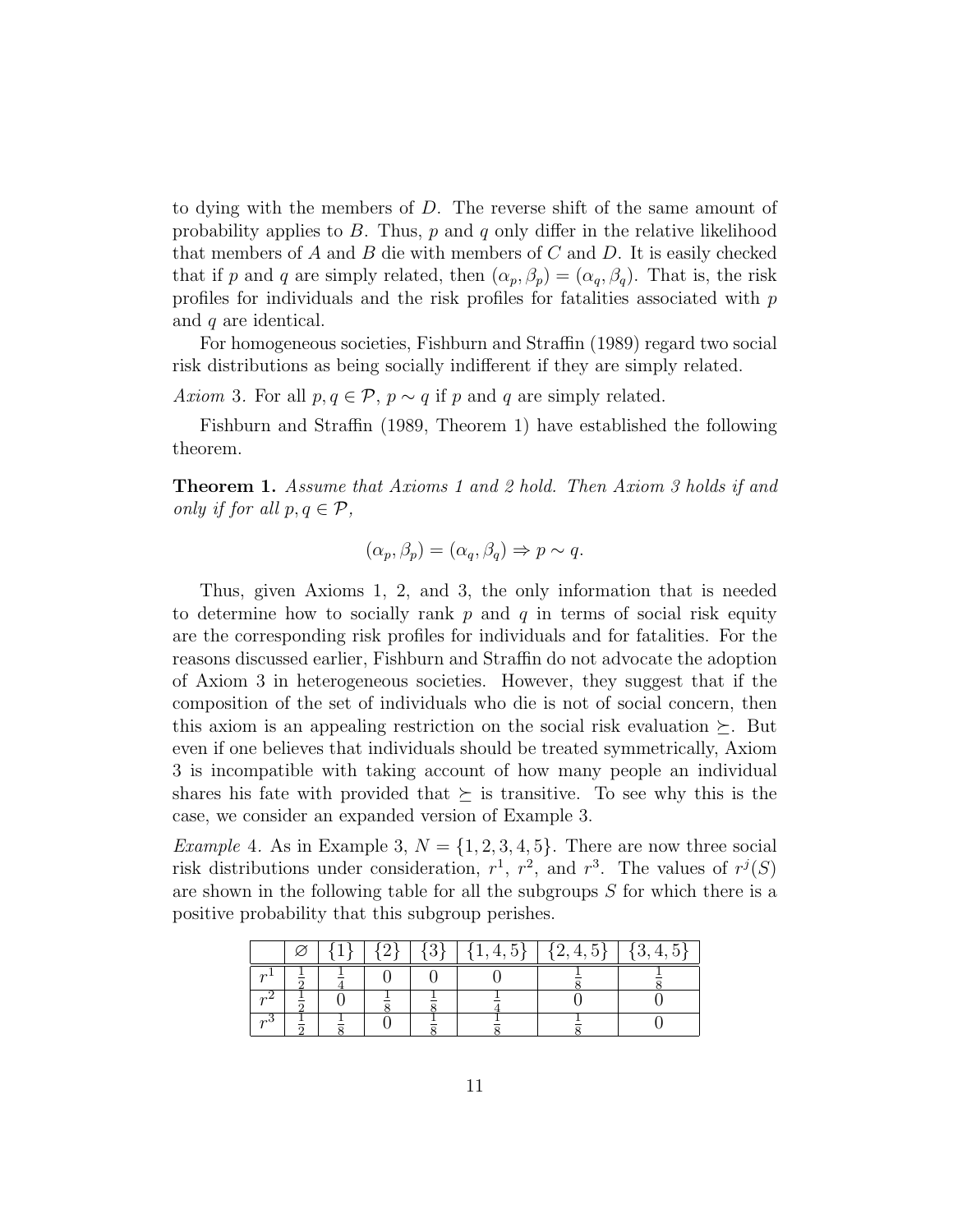Note that  $r^1$  and  $r^2$  are the social risk distributions considered in Example 3. The distributions  $r^1$  and  $r^3$  are simply related, with  $A = \{1\}$ ,  $B = \{3\}$ ,  $C = \emptyset$ ,  $D = \{4, 5\}$ , and  $\delta = \frac{1}{8}$ . Similarly,  $r^3$  and  $r^2$  are simply related, with  $A = \{1\}, B = \{2\}, C = \emptyset, D = \{4, 5\}$  and  $\delta = \frac{1}{8}$ . Therefore, Axiom 3 together with the transitivity of  $\succeq$  imply that  $r_1 \sim r_2$ . However, in our discussion of Example 3 we have argued that this preference is unacceptable if the number of people one dies with is a matter of social concern. Because the risk profiles for individuals and for fatalities are identical in all three options, the Fishburn–Straffin approach requires that they be regarded as being socially indifferent.

#### 4.2. Strongly Related Social Risk Distributions

In the definition of simply related social risk distributions, the groups A and B are of the same size, but C and D may not be. As a consequence, the redistribution of risk need not be among groups of the same size. It is for this reason that the social risk evaluation in the Fishburn–Straffin approach is insensitive to the number of individuals one dies with. To overcome this problem, we propose to weaken Axiom 3 so that it only applies to simply related social risk distributions for which the redistribution of risk is made between same-sized groups. Such distributions are called strongly related.

Definition 2. Two social risk distributions  $p, q \in \mathcal{P}$  are strongly related if either (i)  $p = q$  or (ii)  $p \neq q$  and there exist  $A, B, C, D \subseteq N$  and  $\delta > 0$  such that  $A \neq \emptyset$ ,  $A \cap B = \emptyset$ ,  $|A| = |B|$ ,  $|C| = |D|$ ,  $(C \cup D) \cap (A \cup B) = \emptyset$ ,  $C \cup D \neq \emptyset$ , and p and q are identical except that:

1.  $q(A \cup C) = p(A \cup C) - \delta$ 3.  $q(A \cup D) = p(A \cup D) + \delta$ 

2. 
$$
q(B \cup C) = p(B \cup C) + \delta
$$
 4.  $q(B \cup D) = p(B \cup D) - \delta$ .

Clearly, if  $p$  and  $q$  are strongly related, then they are also simply related. For all  $p, q \in \mathcal{P}$ , if p and q are strongly related, we say that q is obtained from p by the *strongly related shift*  $q-p$ . We require two social risk distributions to be socially indifferent if they are strongly related. Thus, it is not a matter of social concern with whom an individual dies with, but it is of social concern how many individuals he shares this fate with.

Axiom 4. For all  $p, q \in \mathcal{P}$ ,  $p \sim q$  if p and q are strongly related.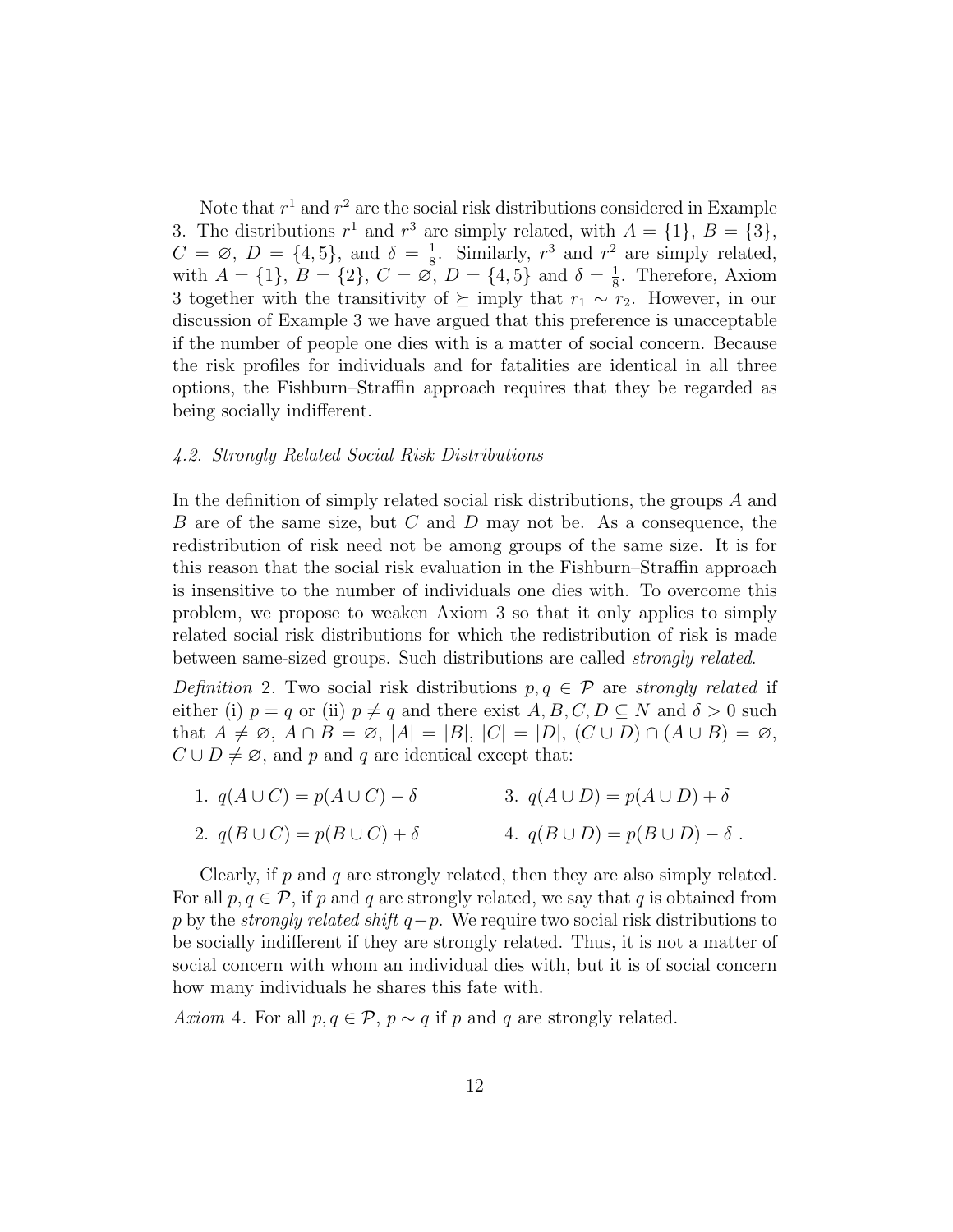To state our analogue of Theorem 1, we first need to introduce some additional notation. For all  $p \in \mathcal{P}$ , let  $M_p$  be the  $n \times n$  matrix whose entry in the kth row and ith column is  $M_p(ki) = \sum_{S \in \mathcal{S}(k,i)} p(S)$ . That is,  $M_p(ki)$  is the probability that person i dies with exactly  $k-1$  other individuals. Note that  $\alpha_p(i) = \sum_{k=1}^n M_p(ki)$  for all  $i \in N$ ,  $\beta_p(k) = \frac{1}{k} \sum_{i=1}^n M_p(ki)$  for all  $k \in N$ , and  $\beta_p(0) = 1 - \sum_{k=1}^n \beta_p(k)$ . Thus, knowledge of  $M_p$  is sufficient to compute both  $\alpha_p$  and  $\beta_p$ .

**Theorem 2.** Assume that Axioms 1 and 2 hold. Then Axiom 4 holds if and only if for all  $p, q \in \mathcal{P}$ ,

$$
M_p = M_q \Rightarrow p \sim q. \tag{1}
$$

*Proof.* (a) Consider any  $i \in N$ . There is some group S containing i for which the probability of dying differs in p and q only if  $i \in \{A, B, C, D\}$ . For such i, because  $|A| = |B|$ ,  $|C| = |D|$ , and  $A \cup B$  is disjoint from  $C \cup D$ , in going from p to q any loss of (resp. gain in) probability for some group that i is a member of is exactly compensated for by a gain in (resp. loss of) probability for some other group of the same size that also contains i. Hence,  $M_p = M_q$ . Thus, by (1),  $p \sim q$ .

(b) We now show that Axioms 1, 2, and 4 are sufficient for (1). For all  $p \in \mathcal{P}$  and all  $k \in \mathbb{N}^*$  such that  $\sum_{S \in \mathcal{T}(k)} p(S) \neq 0$ , let  $\tilde{p}^k \in \mathcal{P}$  be defined by setting

$$
\tilde{p}^k(S) = \begin{cases} \frac{p(S)}{\sum_{T \in \mathcal{T}(k)} p(T)} & \text{if } S \in \mathcal{T}(k) \\ 0 & \text{if } S \notin \mathcal{T}(k). \end{cases}
$$

If  $\sum_{S \in \mathcal{T}(k)} p(S) = 0$ , let  $\tilde{p}^k$  be defined by setting

$$
\tilde{p}^k(S) = \begin{cases} 1 & \text{if } S = \varnothing \\ 0 & \text{if } S \neq \varnothing. \end{cases}
$$

Note that for all  $p \in \mathcal{P}$  and all  $(k, i) \in N \times N$ ,

$$
M_p(ki) = \left(\sum_{S \ni i} \tilde{p}^k(S)\right) \left(\sum_{T \in \mathcal{T}(k)} p(T)\right) = \alpha_{\tilde{p}^k}(i)\beta_p(k)
$$

and

$$
\beta_{\tilde{p}^k}(k) = 1.
$$

Furthermore, for all  $p \in \mathcal{P}$ ,

$$
p = \sum_{k=0}^{n} \tilde{p}_k \beta_p(k).
$$
 (2)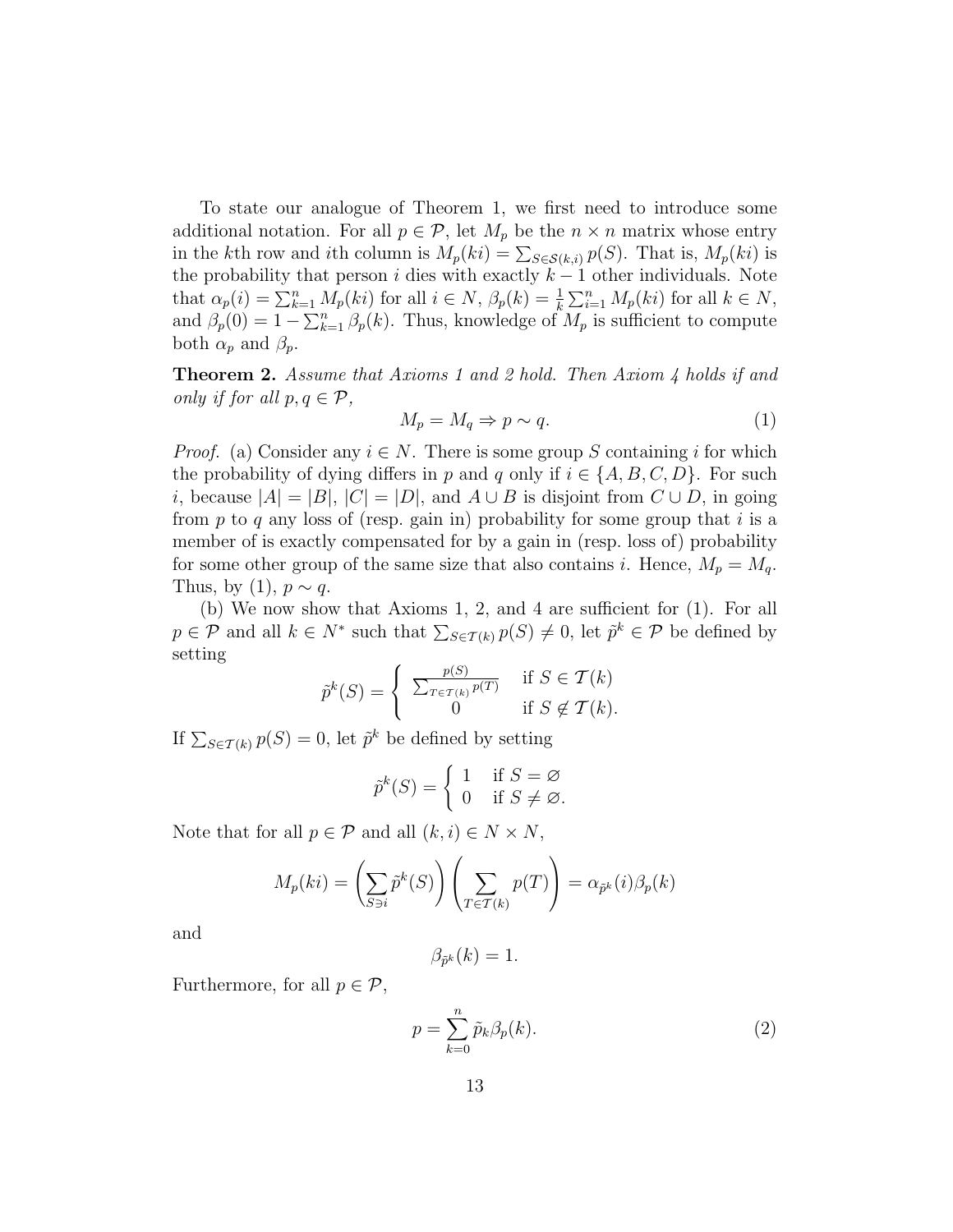Now assume that  $p, q \in \mathcal{P}$  are such that  $M_p = M_q$  and, hence, that  $\alpha_p = \alpha_q$  and  $\beta_p = \beta_q$ . Assume, furthermore, that  $p(S)$  and  $q(S)$  are rational for all S. Then, for all  $(k, i) \in N \times N$ ,  $\alpha_{\tilde{p}^k}(i) = \alpha_{\tilde{q}^k}(i)$ . Thus, by the argument in the proof of Lemma 1 in Fishburn and Straffin (1989), for all  $k \in N$ , there exists a sequence  $r_1^k, r_2^k, \ldots, r_{t(k)}^k$  of probability distributions such that  $\tilde{p}^k$  is simply related to  $r_1^k$ ,  $r_\tau^k$  is simply related to  $r_{\tau+1}^k$  for all  $\tau \in \{1, \ldots, t(k) - 1\}$ , and  $r_{t(k)}^k$  is simply related to  $\tilde{q}^k$ .<sup>4</sup> Because  $\tilde{p}^k(S) = 0$  for all  $S \notin \mathcal{T}(k) \setminus \{ \varnothing \}$ and  $\tilde{q}^k(S) = 0$  for all  $S \notin \mathcal{T}(k) \setminus \{ \varnothing \}$ , all of these distributions are actually strongly related. Let  $s_{\tau}^k = r_{\tau+1}^k - r_{\tau}^k$  if  $\tau \in \{1, ..., t(k) - 1\}$ ,  $s_0^k = r_1^k - \tilde{p}^k$ , and  $s_{t(k)}^k = \tilde{q}^k - r_{t(k)}^k$ . We thus have, for all  $k \in N$ ,

$$
\tilde{q}^k = \tilde{p}^k + \sum_{\tau=0}^{t(k)} s_{\tau}^k.
$$
 (3)

Equations (2) and (3) imply that

$$
q = \sum_{k=0}^{n} \tilde{q}^{k} \beta_{q}(k)
$$
  
\n
$$
= \sum_{k=0}^{n} \left( \tilde{p}^{k} + \sum_{\tau=0}^{t(k)} s_{\tau}^{k} \right) \beta_{q}(k)
$$
  
\n
$$
= \sum_{k=0}^{n} \tilde{p}^{k} \beta_{q}(k) + \sum_{k=0}^{n} \sum_{\tau=0}^{t(k)} s_{\tau}^{k} \beta_{q}(k)
$$
  
\n
$$
= p + \sum_{k=0}^{n} \sum_{\tau=0}^{t(k)} s_{\tau}^{k} \beta_{q}(k).
$$

Thus, q is obtained by adding to p a sequence of strongly related shifts. Axiom 4 therefore implies that  $p \sim q$ .

By using the continuity of  $\succeq$  (Axiom 2), this conclusion also holds if any  $p(S)$  or  $q(S)$  is irrational. For the details of this extension argument, see Fishburn and Straffin (1989).  $\Box$ 

In order to illustrate the added flexibility provided by our weakening of Axiom 3, we construct a parametric family of social risk evaluation functions

<sup>&</sup>lt;sup>4</sup>Note that  $\tilde{p}$  and  $\tilde{q}$  have zero probability for all nonempty sets of size different from k. Thus, the Claim on p. 236 in Fishburn and Straffin (1989) can only hold with  $|G| = k$  and  $|H| = k$ . This guarantees that the sets C and D in their proof have the same cardinality.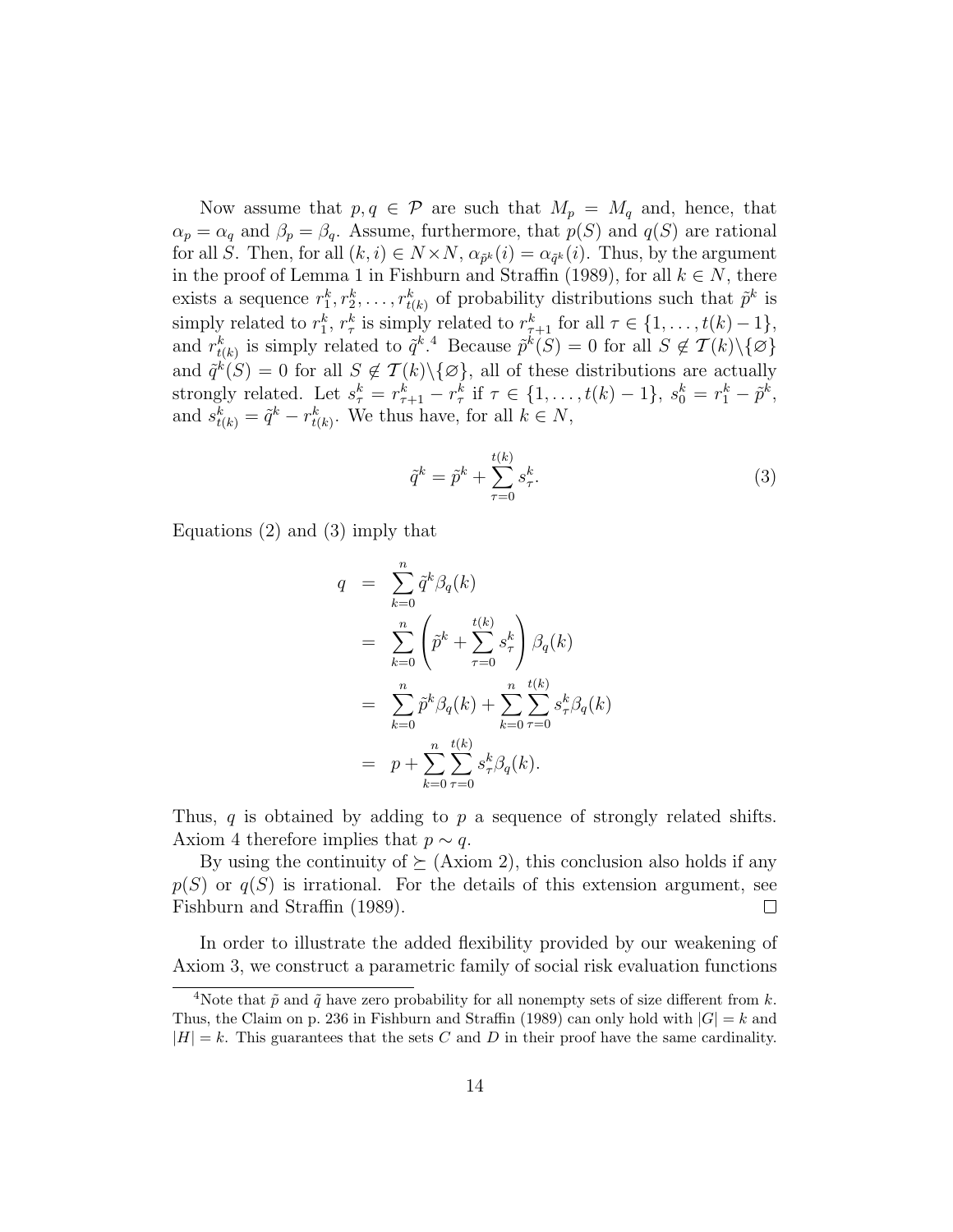that are then used to evaluate the options in Example 4. Suppose that each individual  $i \in N$  has a utility function  $U_i: \mathcal{P} \to \mathbb{R}$  for which for all  $p \in \mathcal{P}$ ,

$$
U_i(p) = -f\left(\sum_{S\ni i} \frac{1}{|S|^\rho} p(S)\right),\,
$$

where  $f$  is increasing, strictly concave, and twice continuously differentiable,  $f(0) = 0$ , and  $\rho \in \mathbb{R}$ . If  $\rho = 0$ , then individual i does not care about how many people with whom he dies. If  $i \in S$ ,  $S \subset S'$ , and  $p(S) = p(S')$ , then i prefers to die in the larger group if and only if  $\rho > 0$ .

Further suppose that the social risk evaluation  $\succeq$  is represented by the evaluation function  $W: \mathcal{P} \to \mathbb{R}$  given by

$$
W(p) = \sum_{i=1}^{n} U_i(p) + V^1(\alpha_p) + V^2(\beta_p)
$$

for all  $p \in \mathcal{P}$ , where  $V^1$ :  $[0, 1]^n \to \mathbb{R}$  is a measure of social risk equity for distributions of risk for individuals and  $V^2$ :  $[0,1]^{n+1} \to \mathbb{R}$  is a measure of social risk attitudes towards the number of fatalities.

The values of  $U_i$  for the risk distributions  $r^1$ ,  $r^2$ , and  $r^3$  in Example 4 are presented in the following table.

|        | c | റ | $\overline{\phantom{0}}$ |
|--------|---|---|--------------------------|
| $\sim$ |   |   |                          |
| $\sim$ |   |   |                          |
| $\sim$ |   |   |                          |

Define the function  $F: \mathcal{P} \to \mathbb{R}$  by setting

$$
F(p) = \sum_{i=1}^{3} U_i(p)
$$

for all  $p \in \mathcal{P}$ . Because  $U_i(r^1) = U_i(r^2) = U_i(r^3)$  for  $i \in \{4, 5\}$ ,  $\alpha_{r^1} = \alpha_{r^2} =$  $\alpha_{r^3}$ , and  $\beta_{r^1} = \beta_{r^2} = \beta_{r^3}$ , the three risk distributions being considered are socially ranked by the values of F. Letting  $\theta = \frac{1}{3\rho}$ , these values are given by

$$
F(r^{1}) = -f\left(\frac{1}{4}\right) - 2f\left(\frac{\theta}{8}\right),
$$

$$
F(r^{2}) = -f\left(\frac{\theta}{4}\right) - 2f\left(\frac{1}{8}\right),
$$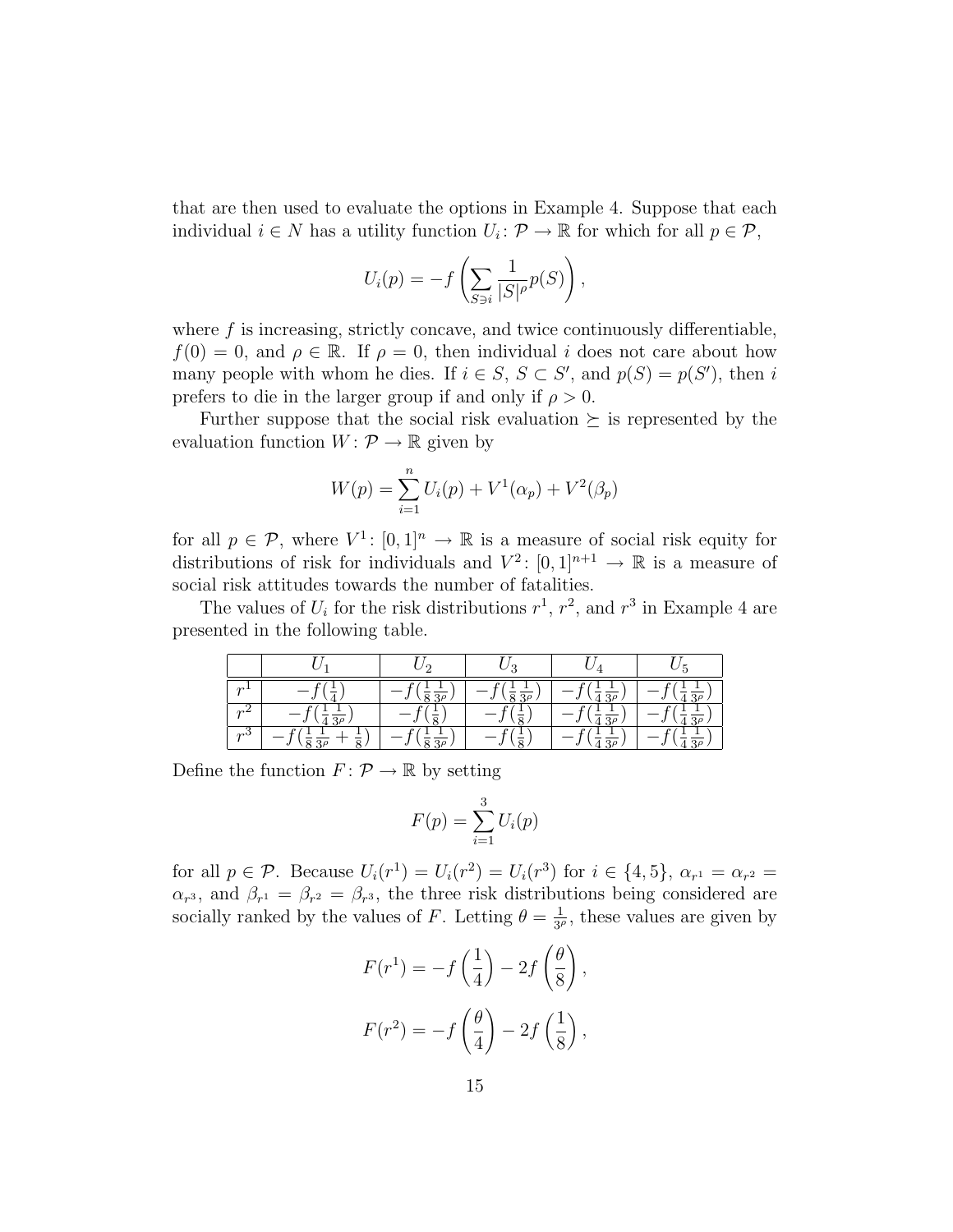and

$$
F(r^{3}) = -f\left(\frac{1}{8}\right) - f\left(\frac{\theta}{8}\right) - f\left(\frac{\theta}{8} + \frac{1}{8}\right).
$$

Note that  $\theta = 1$  when  $\rho = 0$  and that  $\theta$  is decreasing with respect to  $\rho$ . The social ranking of  $r^1$  and  $r^2$  can be determined from the sign of

$$
\Delta_{12}(\theta) = F(r^1) - F(r^2) = f\left(\frac{\theta}{4}\right) + 2f\left(\frac{1}{8}\right) - f\left(\frac{1}{4}\right) - 2f\left(\frac{\theta}{8}\right).
$$

Clearly,  $\Delta_{12}(1) = 0$ . Differentiating  $\Delta_{12}(\theta)$ , we obtain

$$
\frac{d\Delta_{12}(\theta)}{d\theta} = -\frac{1}{4}f'\left(\frac{\theta}{8}\right) + \frac{1}{4}f'\left(\frac{\theta}{4}\right) < 0,
$$

where the inequality follows from our assumption that  $f'' < 0$ . Therefore,  $\Delta_{12}$ is increasing with respect to  $\rho$ . We have thus shown that  $F(r^1) > F(r^2) \Leftrightarrow$  $\rho > 0$ ; i.e.,  $r^1 \succ r^2 \Leftrightarrow \rho > 0$ .

In our discussion of Example 3, we have shown that  $r<sup>1</sup>$  is socially preferred to  $r^2$  if society expresses a preference for individuals sharing a common fate, which requires  $\rho$  to be positive if the social risk evaluation  $\succeq$  is represented by the function  $W$ . If, instead, society expresses a preference for catastrophe avoidance, then  $r^2$  is socially preferred to  $r^1$ , which requires  $\rho$  to be negative. However, in our discussion of Example 4, we have shown that if  $\succeq$  satisfies Fishburn and Straffin's three axioms, then  $r<sup>1</sup>$  must be socially indifferent to  $r^2$ , which is only compatible with  $\rho = 0.5$ 

There are substantial informational advantages associated with constructing an index of social risk equity if two social risk distributions are judged to be socially indifferent whenever their associated distributions of risk of death for individuals and for the number of fatalities are the same. As noted by Fishburn and Straffin (1989), to characterize a social risk distribution  $p \in \mathcal{P}$ ,  $2^{n} - 1$  quantities are needed, whereas only  $2n - 1$  quantities are needed to compute  $\alpha_p$  and  $\beta_p$ . The computational complexity of  $M_p$  lies between these two extremes. For any  $p \in \mathcal{P}$ , the entries in the last row of the matrix

<sup>&</sup>lt;sup>5</sup>Similar arguments may be used to show that  $r^1 \succ r^3 \Leftrightarrow \rho > 0$  and that the social ranking of  $r^2$  and  $r^3$  depends on both the choice of f and  $\rho$ . If instead of requiring f to be strictly concave, we had set f equal to the identity function, then for every value of  $\rho$ , the three risk distributions we are considering are socially indifferent. As a consequence, even though every individual expresses a concern for shared destinies when  $\rho \neq 0$ , society does not.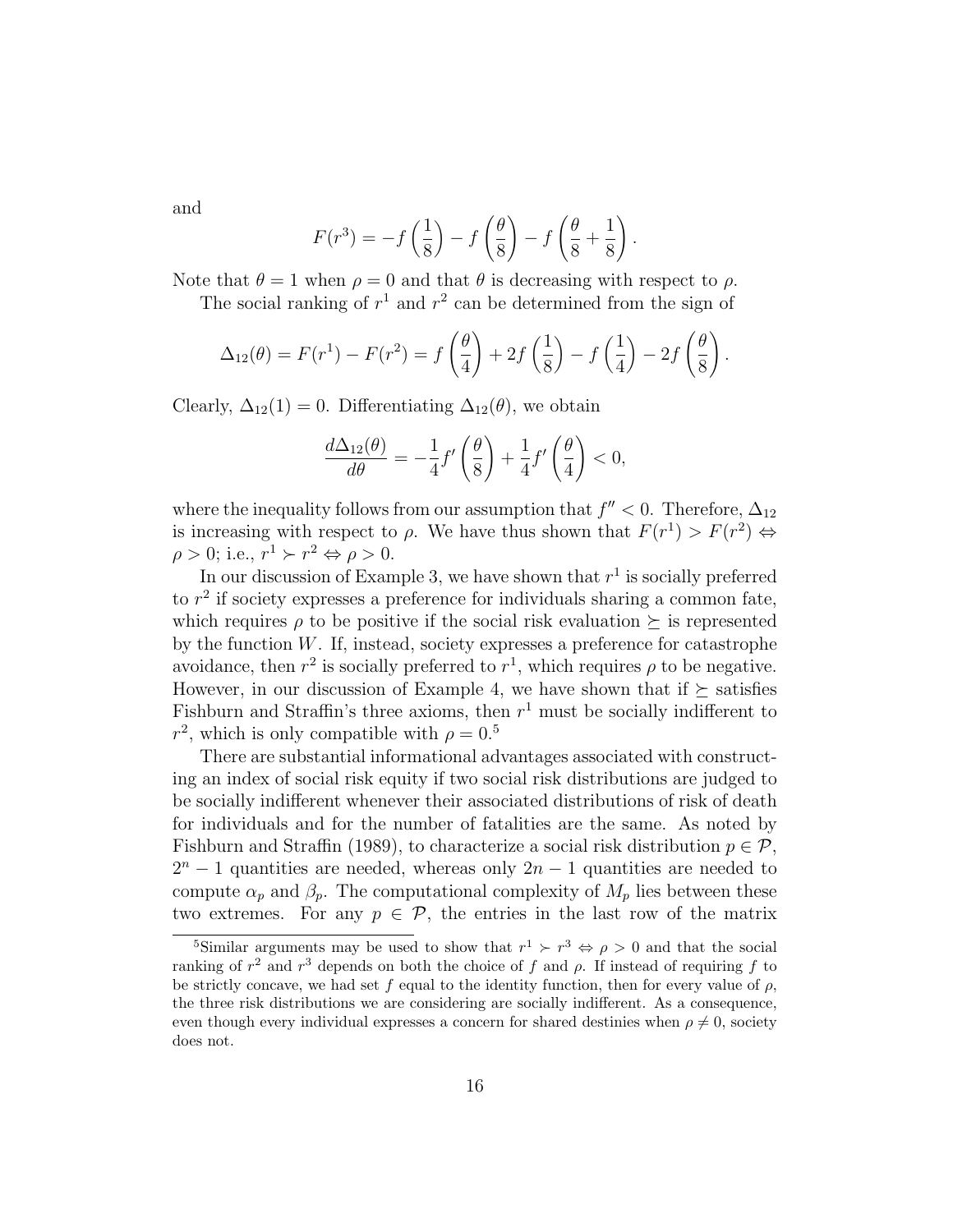$M_p$  are identical because everybody has the same probability of dying with  $n-1$  other people. Thus,  $n(n-1)+1$  quantities are needed to compute  $M_p$ . While not as informationally parsimonious as a social risk evaluation that only depends on the distributions of risks for individuals and for fatalities, our approach is less demanding than a social risk evaluation based on all of the information in a social risk distribution because the computation of  $p$  is exponential in n, whereas the computation of  $M_p$  is only polynomial in n. While such practical considerations are important, they should not be decisive if important aspects of social risk equity are neglected, such as a concern for shared destinies. For this reason, we believe that the ability to take account of this concern in our approach to social risk evaluation outweighs the informational advantages of the approach of Fishburn and Straffin.

#### **5. Concluding remarks**

We have shown that the social risk evaluation only depends on the probabilities that an individual dies with k other individuals for  $k = 0, \ldots, n-1$  if our three axioms are satisfied. Because the risk distributions for individuals and for fatalities can be computed from this information, a wider class of social risk evaluations are compatible with our axioms than with the axioms used by Fishburn and Straffin (1989). In particular, the social risk evaluation is able to exhibit a concern for the shared destinies of the members of society, which is not possible with the approach of Fishburn and Straffin. Our axioms are consistent with different views on how shared destinies matter. It is reasonable to believe that it is socially (and individually) preferable to perish with some other individuals rather than to perish alone, but only if the number of other individuals who die is not substantial. However, our approach does not commit us to this belief.

By considering additional axioms, further structure can be imposed on the social risk evaluation. A major focus of the analysis of Fishburn and Straffin (1989) is the identification of maximally consistent sets of axioms that include Axioms 1, 2, and 3. A natural extension of our analysis would be to undertake a similar excercise for Axioms 1, 2, and 4.

## **References**

Bian, W.-Q., Keller, L. R., 1999. Chinese and Americans agree on what is fair, but disagree on what is best in societal decisions affecting health and